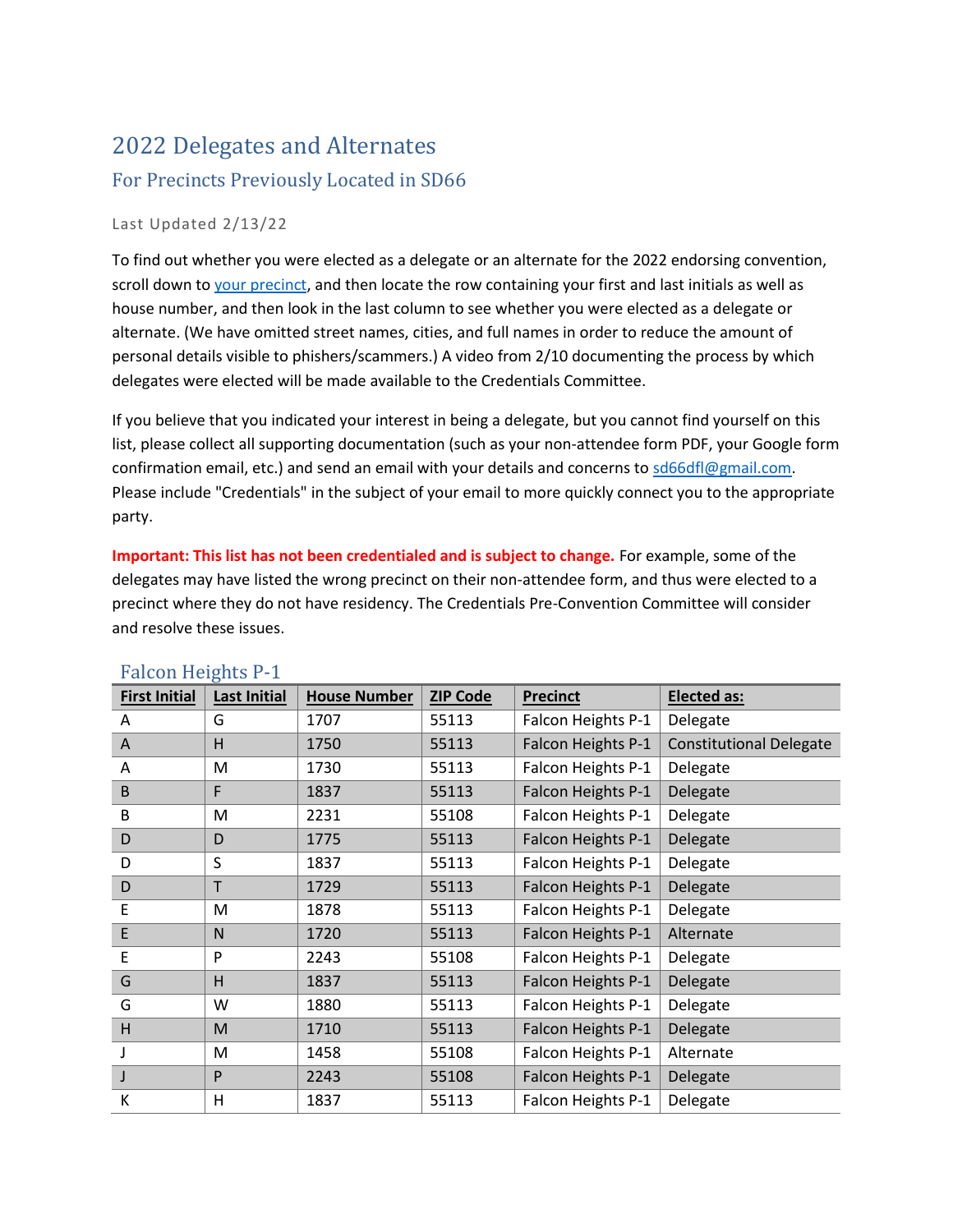| L                                                                                                          | $\mathsf B$         | 1750                | 55113           | Falcon Heights P-1 | Alternate   |
|------------------------------------------------------------------------------------------------------------|---------------------|---------------------|-----------------|--------------------|-------------|
| M                                                                                                          | Α                   | 1730                | 55113           | Falcon Heights P-1 | Alternate   |
| M                                                                                                          | Η                   | 1850                | 55113           | Falcon Heights P-1 | Delegate    |
| M                                                                                                          | M                   | 1766                | 55113           | Falcon Heights P-1 | Alternate   |
| $(M)$ K                                                                                                    | M                   | 1734                | 55113           | Falcon Heights P-1 | Delegate    |
| M                                                                                                          | Υ                   | 1241                | 55108           | Falcon Heights P-1 | Delegate    |
| ${\sf N}$                                                                                                  | $\mathsf T$         | 1710                | 55113           | Falcon Heights P-1 | Delegate    |
| P                                                                                                          | G                   | 1818                | 55113           | Falcon Heights P-1 | Delegate    |
| P                                                                                                          | $\overline{H}$      | 1635                | 55113           | Falcon Heights P-1 | Delegate    |
| P                                                                                                          | M                   | 1830                | 55113           | Falcon Heights P-1 | Delegate    |
| P                                                                                                          | $\mathsf S$         | 1880                | 55113           | Falcon Heights P-1 | Delegate    |
| S                                                                                                          |                     | 2053                | 55108           | Falcon Heights P-1 | Delegate    |
| $\mathsf S$                                                                                                | G                   | 1707                | 55113           | Falcon Heights P-1 | Delegate    |
| S                                                                                                          | $\mathsf R$         | 1725                | 55113           | Falcon Heights P-1 | Delegate    |
| $\mathsf S$                                                                                                | S                   | 1281                | 55108           | Falcon Heights P-1 | Alternate   |
| S                                                                                                          | S                   | 1906                | 55113           | Falcon Heights P-1 | Delegate    |
| <b>Falcon Heights P-2</b>                                                                                  |                     |                     |                 |                    |             |
| <b>First Initial</b>                                                                                       | <b>Last Initial</b> | <b>House Number</b> | <b>ZIP Code</b> | <b>Precinct</b>    | Elected as: |
| A                                                                                                          | A                   | 1550                | 55113           | Falcon Heights P-2 | Delegate    |
| Α                                                                                                          | C                   | 1550                | 55113           | Falcon Heights P-2 | Delegate    |
| A                                                                                                          | $\mathsf{I}$        | 1550                | 55113           | Falcon Heights P-2 | Delegate    |
| Α                                                                                                          | К                   | 1550                | 55113           | Falcon Heights P-2 | Delegate    |
| $\mathsf C$                                                                                                | $\overline{A}$      | 1490                | 55108           | Falcon Heights P-2 | Delegate    |
| C                                                                                                          | ${\sf N}$           | 1764                | 55113           | Falcon Heights P-2 | Delegate    |
| $\mathsf C$                                                                                                | S                   | 1389                | 55108           | Falcon Heights P-2 | Delegate    |
| $\mathsf C$                                                                                                | W                   | 1906                | 55113           | Falcon Heights P-2 | Delegate    |
| D                                                                                                          | E                   | 1550                | 55113           | Falcon Heights P-2 | Delegate    |
| D                                                                                                          | T                   | 1390                | 55113           | Falcon Heights P-2 | Delegate    |
| E                                                                                                          | D                   | 1864                | 55113           | Falcon Heights P-2 | Delegate    |
| E                                                                                                          | M                   | 1878                | 55113           | Falcon Heights P-2 | Delegate    |
| E                                                                                                          | $\sf T$             | 2163                | 55108           | Falcon Heights P-2 | Delegate    |
| F                                                                                                          | C                   | 1542                | 55108           | Falcon Heights P-2 | Delegate    |
| F                                                                                                          | D                   | 1550                | 55108           | Falcon Heights P-2 | Delegate    |
| G                                                                                                          | W                   | 1364                | 55108           | Falcon Heights P-2 | Delegate    |
| J                                                                                                          | ${\sf N}$           | 1764                | 55113           | Falcon Heights P-2 | Delegate    |
| J                                                                                                          | T                   | 1531                | 55108           | Falcon Heights P-2 | Alternate   |
| К                                                                                                          | $\mathsf C$         | 1722                | 55113           | Falcon Heights P-2 | Delegate    |
| К                                                                                                          | D                   | 1504                | 55113           | Falcon Heights P-2 | Delegate    |
| K                                                                                                          | G                   | 1777                | 55113           | Falcon Heights P-2 | Delegate    |
| К                                                                                                          |                     |                     |                 |                    |             |
|                                                                                                            | S                   | 1447                | 55108           | Falcon Heights P-2 | Delegate    |
| $\mathsf{M}% _{T}=\mathsf{M}_{T}\!\left( a,b\right) ,\ \mathsf{M}_{T}=\mathsf{M}_{T}\!\left( a,b\right) ,$ | $\mathsf A$         | 1550                | 55113           | Falcon Heights P-2 | Alternate   |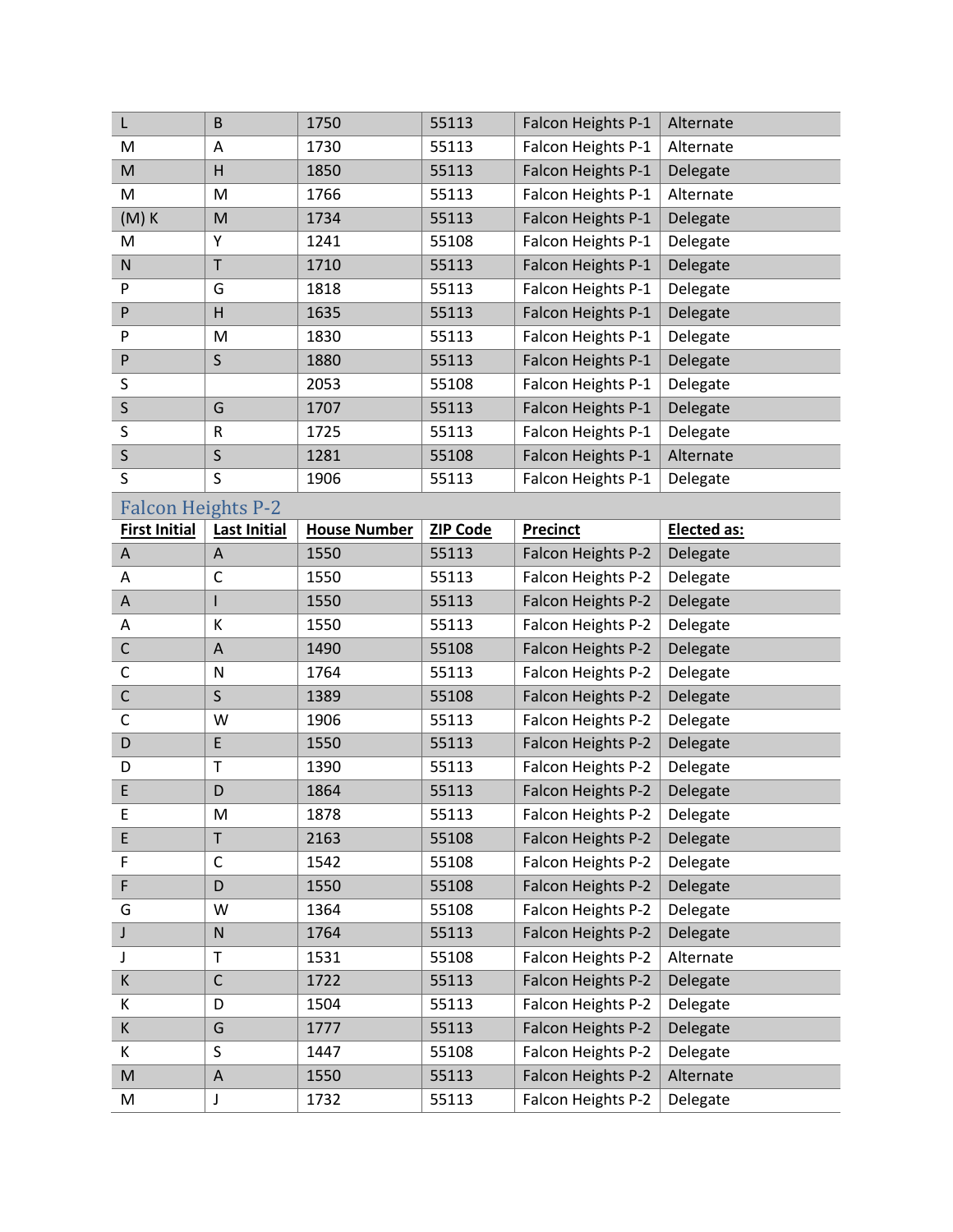| M            | M | 1898 | 55113 | Falcon Heights P-2 | Alternate |
|--------------|---|------|-------|--------------------|-----------|
| P            | F | 1452 | 55108 | Falcon Heights P-2 | Delegate  |
| P            |   | 1505 | 55108 | Falcon Heights P-2 | Alternate |
| P            | М | 1506 | 55113 | Falcon Heights P-2 | Delegate  |
| $\mathsf{R}$ | C | 1542 | 55108 | Falcon Heights P-2 | Delegate  |
| R            | O | 1859 | 55113 | Falcon Heights P-2 | Delegate  |
| S            |   | 1445 | 55113 | Falcon Heights P-2 | Delegate  |
| S            | К | 1484 | 55108 | Falcon Heights P-2 | Delegate  |
| S            | N | 1484 | 55108 | Falcon Heights P-2 | Delegate  |
| $\vee$       | A | 1490 | 55108 | Falcon Heights P-2 | Delegate  |
| Z            | M | 1550 | 55113 | Falcon Heights P-2 | Delegate  |

## Lauderdale P-1

| <b>First Initial</b> | <b>Last Initial</b>     | <b>House Number</b> | <b>ZIP Code</b> | <b>Precinct</b> | <b>Elected as:</b> |
|----------------------|-------------------------|---------------------|-----------------|-----------------|--------------------|
| A                    | D                       | 1699                | 55113           | Lauderdale P-1  | Delegate           |
| $\mathsf{A}$         | D                       | 1743                | 55113           | Lauderdale P-1  | Delegate           |
| A                    | M                       | 1773                | 55113           | Lauderdale P-1  | Delegate           |
| A                    | T                       | 1622                | 55108           | Lauderdale P-1  | Delegate           |
| A                    | U                       | 1626                | 55108           | Lauderdale P-1  | Delegate           |
| B                    | B                       | 1886                | 55113           | Lauderdale P-1  | Delegate           |
| C                    | O                       | 1905                | 55113           | Lauderdale P-1  | Delegate           |
| $\mathsf D$          | P                       | 1757                | 55113           | Lauderdale P-1  | Delegate           |
| E                    | $\mathsf{O}$            | 1905                | 55113           | Lauderdale P-1  | Delegate           |
| G                    | D                       | 1805                | 55113           | Lauderdale P-1  | Delegate           |
| G                    | O                       | 1905                | 55113           | Lauderdale P-1  | Delegate           |
| J                    | B                       | 1886                | 55113           | Lauderdale P-1  | Delegate           |
| J                    | D                       | 1611                | 55108           | Lauderdale P-1  | Delegate           |
| J                    | D                       | 1630                | 55108           | Lauderdale P-1  | Delegate           |
| J                    | D                       | 1743                | 5513            | Lauderdale P-1  | Delegate           |
| J                    | К                       | 1821                | 55113           | Lauderdale P-1  | Delegate           |
| J                    | S                       | 1618                | 55108           | Lauderdale P-1  | Delegate           |
| J                    | T                       | 1947                | 55113           | Lauderdale P-1  | Delegate           |
| К                    | D                       | 1805                | 55113           | Lauderdale P-1  | Delegate           |
| $\sf K$              | $\overline{\mathsf{H}}$ | 1764                | 55113           | Lauderdale P-1  | Delegate           |
| К                    | L                       | 2400                | 55113           | Lauderdale P-1  | Delegate           |
| ${\sf R}$            | B                       | 1905                | 55113           | Lauderdale P-1  | Delegate           |
| S                    | К                       | 1814                | 55113           | Lauderdale P-1  | Delegate           |
| $\sf T$              | M                       | 1773                | 55113           | Lauderdale P-1  | Delegate           |

### Roseville P-01

| <b>First Initial</b> | Last Initial | <b>House Number</b> | <b>ZIP Code</b> | <b>Precinct</b> | Elected as: |
|----------------------|--------------|---------------------|-----------------|-----------------|-------------|
|                      |              | 2470                | 55113           | Roseville P-01  | Delegate    |
|                      |              | 3070                | 55113           | Roseville P-01  | Delegate    |
|                      | ◡            | 2920                | 55113           | Roseville P-01  | Delegate    |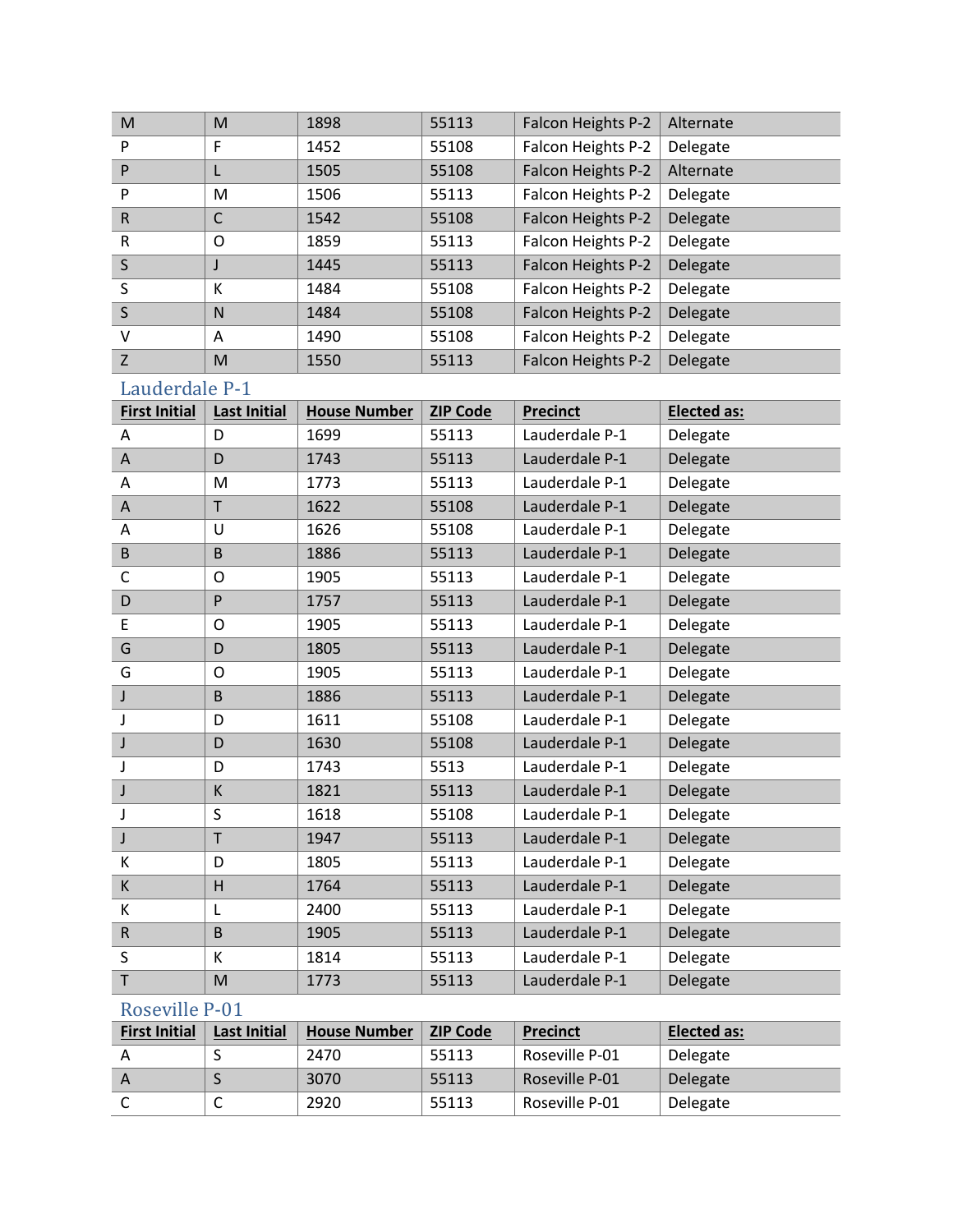| $\mathsf C$  | D            | 1996 | 55113 | Roseville P-01 | Delegate                       |
|--------------|--------------|------|-------|----------------|--------------------------------|
| $\mathsf{C}$ | E            | 1996 | 55113 | Roseville P-01 | Delegate                       |
| $\mathsf C$  | F            | 1784 | 55113 | Roseville P-01 | Alternate                      |
| $\mathsf{C}$ | M            | 2478 | 55113 | Roseville P-01 | Delegate                       |
| D            | F            | 2952 | 55113 | Roseville P-01 | Delegate                       |
| D            | M            | 2426 | 55112 | Roseville P-01 | Delegate                       |
| D            | $\mathsf R$  | 3104 | 55113 | Roseville P-01 | Delegate                       |
| D            | T            | 2425 | 55113 | Roseville P-01 | Delegate                       |
| G            | К            | 3081 | 55113 | Roseville P-01 | Delegate                       |
| I            | S            | 2705 | 55113 | Roseville P-01 | Alternate                      |
| J            | A            | 2929 | 55113 | Roseville P-01 | Delegate                       |
| J            | D            | 1771 | 55113 | Roseville P-01 | Delegate                       |
| J            | H            | 1776 | 55113 | Roseville P-01 | Delegate                       |
| J            | L            | 3050 | 55113 | Roseville P-01 | Delegate                       |
| J            | M            | 2478 | 55113 | Roseville P-01 | <b>Constitutional Delegate</b> |
| J            | R            | 2520 | 55113 | Roseville P-01 | Delegate                       |
| К            | B            | 3045 | 55113 | Roseville P-01 | Delegate                       |
| K            | B            | 3153 | 55418 | Roseville P-01 | Delegate                       |
| $\sf K$      | G            | 1798 | 55113 | Roseville P-01 | Delegate                       |
| L            | A            | 3050 | 55113 | Roseville P-01 | Delegate                       |
| L            | D            | 1771 | 55113 | Roseville P-01 | Delegate                       |
| M            | B            | 1550 | 55108 | Roseville P-01 | Delegate                       |
| M            | M            | 3050 | 55113 | Roseville P-01 | Delegate                       |
| M            | P            | 1996 | 55113 | Roseville P-01 | Delegate                       |
| M            | $\mathsf S$  | 2426 | 55112 | Roseville P-01 | Delegate                       |
| $\mathsf{R}$ | E            | 1996 | 55113 | Roseville P-01 | Delegate                       |
| ${\sf R}$    | M            | 3077 | 55113 | Roseville P-01 | Delegate                       |
| S            | A            | 1771 | 55113 | Roseville P-01 | Delegate                       |
| $\mathsf S$  | $\mathsf{C}$ | 2920 | 55113 | Roseville P-01 | Delegate                       |
| S            | J            | 1801 | 55113 | Roseville P-01 | Delegate                       |
| W            | D            | 1771 | 55113 | Roseville P-01 | Delegate                       |

## Roseville P-05

| <b>First Initial</b> | <b>Last Initial</b> | <b>House Number</b> | <b>ZIP Code</b> | <b>Precinct</b> | <b>Elected as:</b> |
|----------------------|---------------------|---------------------|-----------------|-----------------|--------------------|
| A                    | B                   | 2173                | 55113           | Roseville P-05  | Delegate           |
| A                    | D                   | 2275                | 55113           | Roseville P-05  | Delegate           |
| A                    | н                   | 2275                | 55113           | Roseville P-05  | Delegate           |
| $\overline{A}$       | K                   | 1690                | 55113           | Roseville P-05  | Delegate           |
| A                    | K                   | 2183                | 55113           | Roseville P-05  | Delegate           |
| A                    | M                   | 1925                | 55113           | Roseville P-05  | Delegate           |
| A                    | M                   | 1925                | 55113           | Roseville P-05  | Delegate           |
| $\overline{A}$       | $\Omega$            | 1983                | 55113           | Roseville P-05  | Delegate           |
| A                    | S                   | 1620                | 55113           | Roseville P-05  | Delegate           |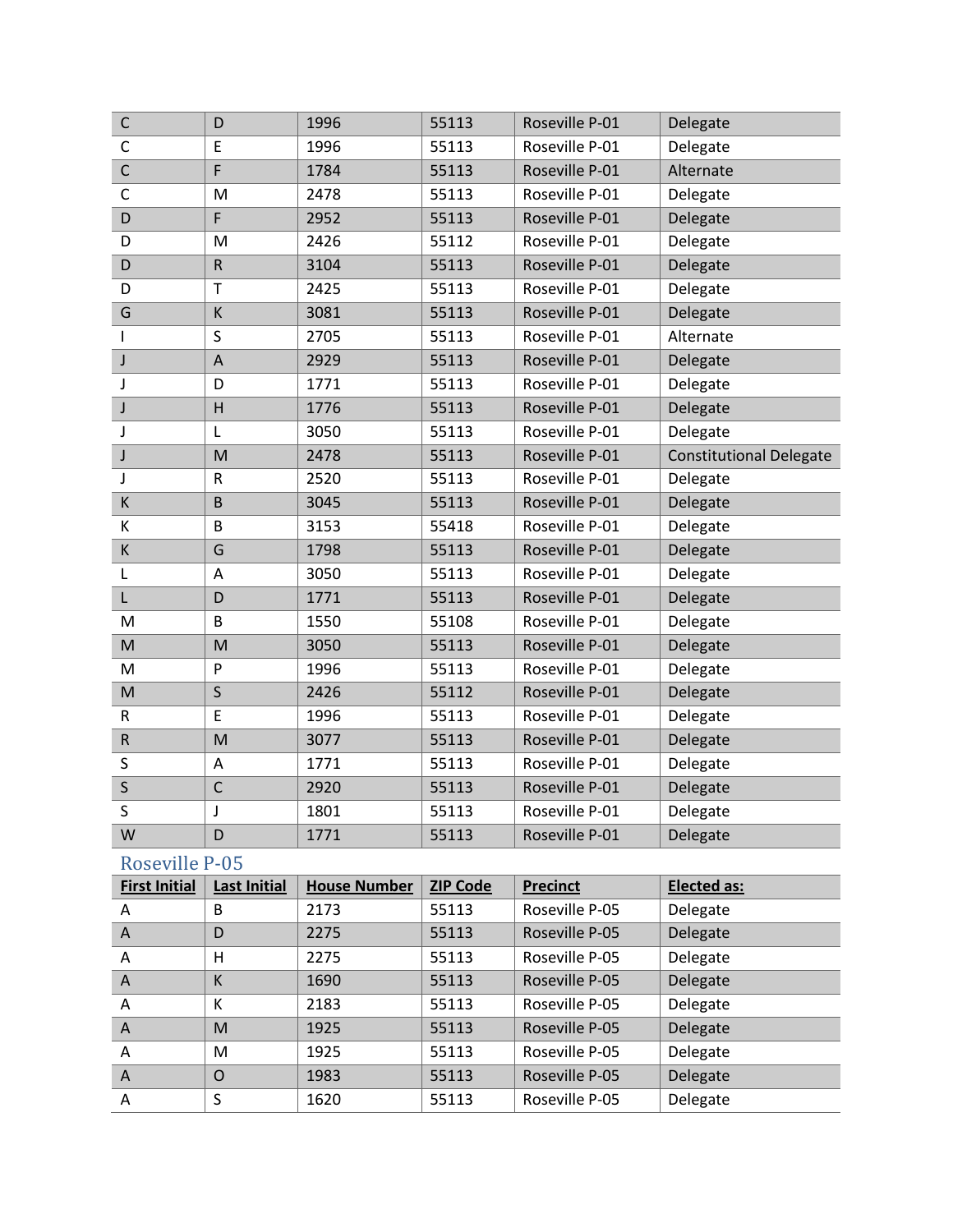| $\sf B$                                                                                                    | $\mathsf{I}$   | 2339 | 55113 | Roseville P-05 | Delegate  |
|------------------------------------------------------------------------------------------------------------|----------------|------|-------|----------------|-----------|
| B                                                                                                          | P              | 1940 | 55113 | Roseville P-05 | Delegate  |
| D                                                                                                          | $\mathsf J$    | 1992 | 55113 | Roseville P-05 | Delegate  |
| D                                                                                                          | К              | 1650 | 55113 | Roseville P-05 | Delegate  |
| D                                                                                                          | К              | 1803 | 55113 | Roseville P-05 | Delegate  |
| D                                                                                                          | $\mathsf{P}$   | 2200 | 55113 | Roseville P-05 | Delegate  |
| G                                                                                                          | $\mathsf{N}$   | 2275 | 55113 | Roseville P-05 | Alternate |
| H                                                                                                          | D              | 2275 | 55113 | Roseville P-05 | Delegate  |
| H                                                                                                          | $\overline{O}$ | 1690 | 55113 | Roseville P-05 | Delegate  |
| J                                                                                                          | B              | 1877 | 55113 | Roseville P-05 | Delegate  |
| J                                                                                                          | D              | 2266 | 55113 | Roseville P-05 | Delegate  |
| J                                                                                                          | G              | 1881 | 55113 | Roseville P-05 | Alternate |
| J                                                                                                          | M              | 2149 | 55113 | Roseville P-05 | Delegate  |
| К                                                                                                          | E              | 1954 | 55113 | Roseville P-05 | Alternate |
| $\sf k$                                                                                                    | $\mathsf{f}$   | 1940 | 55113 | Roseville P-05 | Delegate  |
| К                                                                                                          | N              | 2196 | 55113 | Roseville P-05 | Alternate |
| К                                                                                                          | $\sf S$        | 1650 | 55113 | Roseville P-05 | Delegate  |
| К                                                                                                          | S              | 2100 | 55113 | Roseville P-05 | Delegate  |
| К                                                                                                          | T              | 1620 | 55113 | Roseville P-05 | Delegate  |
| L                                                                                                          | A              | 1743 | 55113 | Roseville P-05 | Delegate  |
| L                                                                                                          | J              | 2275 | 55113 | Roseville P-05 | Delegate  |
| L                                                                                                          | Z              | 2093 | 55113 | Roseville P-05 | Delegate  |
| $\mathsf{M}% _{T}=\mathsf{M}_{T}\!\left( a,b\right) ,\ \mathsf{M}_{T}=\mathsf{M}_{T}\!\left( a,b\right) ,$ | $\sf B$        | 1851 | 55113 | Roseville P-05 | Alternate |
| M                                                                                                          | F              | 1940 | 55113 | Roseville P-05 | Delegate  |
| M                                                                                                          | G              | 1945 | 55113 | Roseville P-05 | Delegate  |
| M                                                                                                          | G              | 2220 | 55113 | Roseville P-05 | Alternate |
| M                                                                                                          | H              | 2132 | 55113 | Roseville P-05 | Delegate  |
| M                                                                                                          | L              | 2275 | 55113 | Roseville P-05 | Delegate  |
| M                                                                                                          | W              | 1690 | 55113 | Roseville P-05 | Delegate  |
| n                                                                                                          | n              | 1995 | 55113 | Roseville P-05 | Delegate  |
| ${\sf N}$                                                                                                  | W              | 2265 | 55113 | Roseville P-05 | Delegate  |
| P                                                                                                          | Н              | 2220 | 55113 | Roseville P-05 | Delegate  |
| P                                                                                                          | $\mathsf{N}$   | 2196 | 55113 | Roseville P-05 | Delegate  |
| R                                                                                                          | M              | 77   | 55113 | Roseville P-05 | Alternate |
| ${\sf R}$                                                                                                  | ${\sf N}$      | 2275 | 55113 | Roseville P-05 | Delegate  |
| S                                                                                                          | Α              | 2275 | 55113 | Roseville P-05 | Delegate  |
| $\sf S$                                                                                                    | A              | 563  | 55130 | Roseville P-05 | Delegate  |
| S                                                                                                          | B              | 1935 | 55113 | Roseville P-05 | Delegate  |
| $\sf S$                                                                                                    | $\mathsf T$    | 1871 | 55113 | Roseville P-05 | Alternate |
| S                                                                                                          | W              | 2169 | 55113 | Roseville P-05 | Delegate  |
| T                                                                                                          | M              | 77   | 55113 | Roseville P-05 | Delegate  |
| W                                                                                                          | G              | 2266 | 55113 | Roseville P-05 | Delegate  |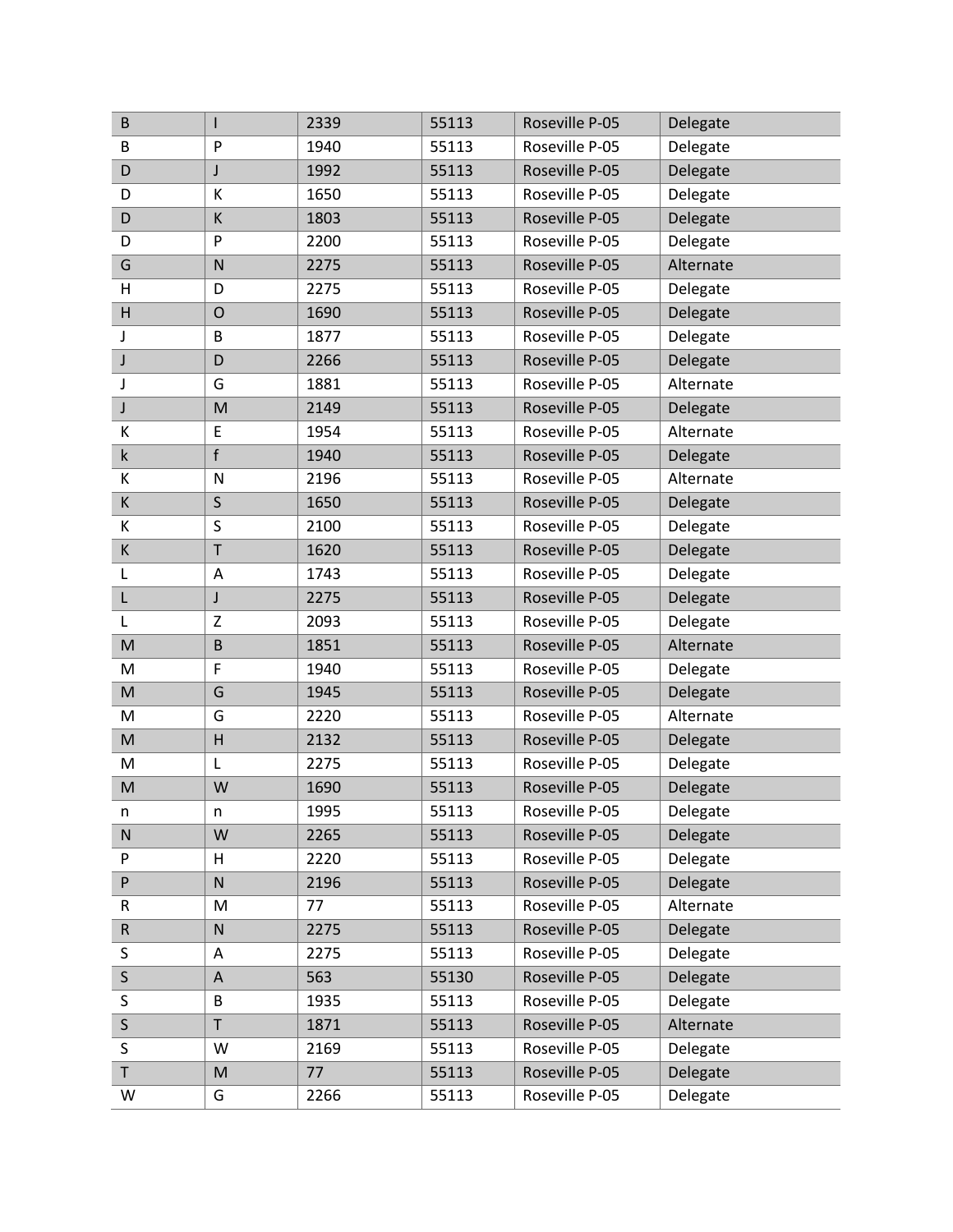| Υ                    | $\mathsf{S}$        | 2275                | 55113           | Roseville P-05  | Alternate          |
|----------------------|---------------------|---------------------|-----------------|-----------------|--------------------|
| Roseville P-06       |                     |                     |                 |                 |                    |
| <b>First Initial</b> | <b>Last Initial</b> | <b>House Number</b> | <b>ZIP Code</b> | <b>Precinct</b> | <b>Elected as:</b> |
| A                    | J                   | 2171                | 55113           | Roseville P-06  | Delegate           |
| D                    | L                   | 2095                | 55113           | Roseville P-06  | Delegate           |
| Α                    | M                   | 1187                | 55113           | Roseville P-06  | Delegate           |
| $\mathsf C$          | T                   | 2237                | 55113           | Roseville P-06  | Delegate           |
| D                    | S                   | 1424                | 55113           | Roseville P-06  | Delegate           |
| D                    | Υ                   | 2210                | 55113           | Roseville P-06  | Delegate           |
| F                    | C                   | 1187                | 55113           | Roseville P-06  | Delegate           |
| G                    | H                   | 2220                | 55113           | Roseville P-06  | Delegate           |
| G                    | $\mathsf{O}$        | 2210                | 55113           | Roseville P-06  | Delegate           |
| H                    | A                   | 1376                | 55113           | Roseville P-06  | Delegate           |
| н                    | L                   | 1358                | 55113           | Roseville P-06  | Delegate           |
| К                    | B                   | 1440                | 55113           | Roseville P-06  | Delegate           |
| К                    | R                   | 1161                | 55113           | Roseville P-06  | Delegate           |
| L                    | $\overline{H}$      | 2221                | 55113           | Roseville P-06  | Delegate           |
| L                    | L                   | 1366                | 55113           | Roseville P-06  | Delegate           |
| L                    | Z                   | 1471                | 55108           | Roseville P-06  | Delegate           |
| M                    | A                   | 1935                | 55113           | Roseville P-06  | Delegate           |
| M                    | L                   | 1397                | 55113           | Roseville P-06  | Delegate           |
| M                    | T                   | 1421                | 55113           | Roseville P-06  | Delegate           |
| ${\sf P}$            | I                   | 2425                | 55113           | Roseville P-06  | Delegate           |
| ${\sf R}$            | $\mathsf{C}$        | 1187                | 55113           | Roseville P-06  | Delegate           |
| S                    | G                   | 1447                | 55113           | Roseville P-06  | Delegate           |
| S                    | ${\sf R}$           | 1455                | 55113           | Roseville P-06  | Delegate           |
| $\sf T$              | $\mathsf A$         | 2206                | 55113           | Roseville P-06  | Delegate           |
| Т                    | O                   | 2210                | 55113           | Roseville P-06  | Delegate           |
| Y                    | H                   | 1440                | 55113           | Roseville P-06  | Delegate           |
| Υ                    | н                   | 2210                | 55113           | Roseville P-06  | Delegate           |
| Roseville P-07       |                     |                     |                 |                 |                    |
| <b>First Initial</b> | Last Initial        | <b>House Number</b> | <b>ZIP Code</b> | <b>Precinct</b> | Elected as:        |
| a                    | g                   | 1069                | 55113           | Roseville P-07  | Delegate           |
| August               | н                   | 1161                | 55113           | Roseville P-07  | Delegate           |
| Anne                 | H                   | 1161                | 55113           | Roseville P-07  | Alternate          |
| A                    | L                   | 908                 | 55113           | Roseville P-07  | Delegate           |
| B                    | $\mathsf S$         | 1367                | 55108           | Roseville P-07  | Delegate           |
| Barry                | S                   | 2591                | 55113           | Roseville P-07  | Delegate           |
| Beth                 | $\sf S$             | 2591                | 55113           | Roseville P-07  | Delegate           |
| C                    | D                   | 885                 | 55113           | Roseville P-07  | Delegate           |
| $\mathsf C$          | ${\sf R}$           | 871                 | 55106           | Roseville P-07  | Alternate          |
| C                    | W                   | 1115                | 55113           | Roseville P-07  | Delegate           |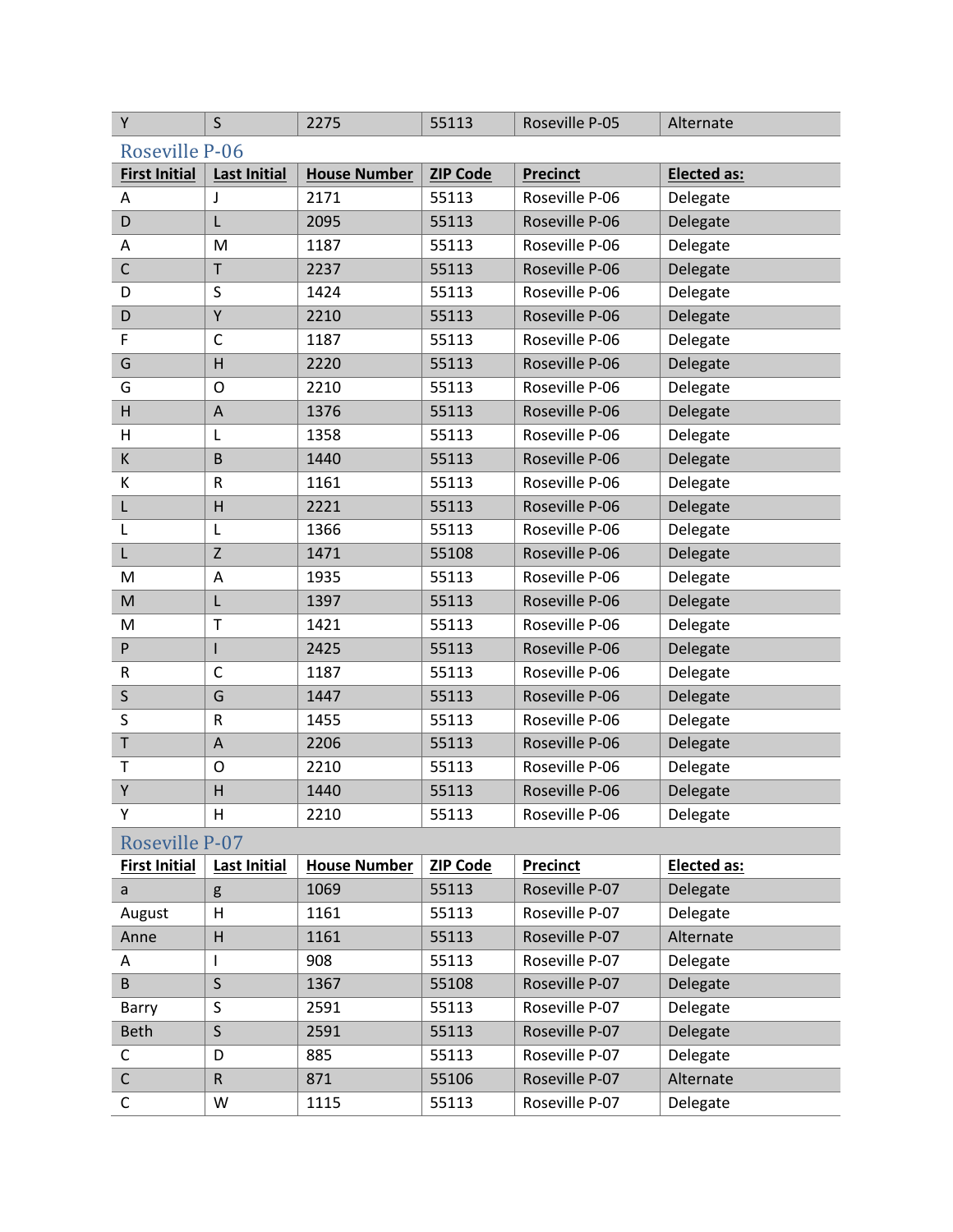| D                     | D                         | 2468                | 55113           | Roseville P-07  | Delegate           |
|-----------------------|---------------------------|---------------------|-----------------|-----------------|--------------------|
| D                     | M                         | 935                 | 55113           | Roseville P-07  | Alternate          |
| D                     | ${\sf R}$                 | 2468                | 55113           | Roseville P-07  | Delegate           |
| F                     | O                         | 2473                | 55113           | Roseville P-07  | Delegate           |
| Н                     | F                         | 2447                | 55113           | Roseville P-07  | Delegate           |
| H                     | S                         | 2605                | 55113           | Roseville P-07  | Alternate          |
| J                     | $\mathsf A$               | 875                 | 55113           | Roseville P-07  | Alternate          |
| J                     | К                         | 1081                | 55113           | Roseville P-07  | Delegate           |
| J                     | L                         | 1038                | 55113           | Roseville P-07  | Delegate           |
| J                     | Υ                         | 638                 | 55113           | Roseville P-07  | Delegate           |
| К                     | $\boldsymbol{\mathsf{A}}$ | 563                 | 55130           | Roseville P-07  | Delegate           |
| K                     | B                         | 2400                | 55113           | Roseville P-07  | Alternate          |
| $\mathsf K$           | G                         | 1305                | 55113           | Roseville P-07  | Delegate           |
| K                     | G                         | 2503                | 55113           | Roseville P-07  | Alternate          |
| K                     | L                         | 801                 | 55113           | Roseville P-07  | Delegate           |
| Κ                     | L                         | 811                 | 55113           | Roseville P-07  | Delegate           |
| K                     | L                         | 946                 | 55113           | Roseville P-07  | Delegate           |
| К                     | P                         | 1861                | 55113           | Roseville P-07  | Delegate           |
| L                     | S                         | 2247                | 55113           | Roseville P-07  | Delegate           |
| M                     | D                         | 1056                | 55113           | Roseville P-07  | Alternate          |
| M                     | D                         | 947                 | 55113           | Roseville P-07  | Alternate          |
| M                     | G                         | 1045                | 55113           | Roseville P-07  | Delegate           |
| m                     | m                         | 1069                | 55113           | Roseville P-07  | Delegate           |
| M                     | $\circ$                   | 2473                | 55113           | Roseville P-07  | Alternate          |
| ${\sf N}$             | L                         | 908                 | 55113           | Roseville P-07  | Delegate           |
| ${\sf N}$             | L                         | 908                 | 55113           | Roseville P-07  | Delegate           |
| ${\sf P}$             | $\sf B$                   | 2593                | 55113           | Roseville P-07  | Alternate          |
| P                     | G                         | 2503                | 55113           | Roseville P-07  | Alternate          |
| P                     | H                         | 847                 | 55113           | Roseville P-07  | Delegate           |
| P                     | L                         | 2605                | 55113           | Roseville P-07  | Delegate           |
| ${\sf R}$             | D                         | 885                 | 55113           | Roseville P-07  | Delegate           |
| R                     | L                         | 801                 | 55113           | Roseville P-07  | Alternate          |
| ${\sf R}$             | N                         | 2560                | 55113           | Roseville P-07  | Delegate           |
| S                     | B                         | 2452                | 55113           | Roseville P-07  | Delegate           |
| $\mathsf{S}$          | I                         | 908                 | 55113           | Roseville P-07  | Delegate           |
| w                     | L                         | 2473                | 55113           | Roseville P-07  | Delegate           |
| <b>Roseville P-08</b> |                           |                     |                 |                 |                    |
| <b>First Initial</b>  | <b>Last Initial</b>       | <b>House Number</b> | <b>ZIP Code</b> | <b>Precinct</b> | <b>Elected as:</b> |
| A                     | N                         | 535                 | 55113           | Roseville P-08  | Delegate           |
| Α                     | Q                         | 285                 | 55113           | Roseville P-08  | Delegate           |
| B                     | ${\sf R}$                 | 2451                | 55113           | Roseville P-08  | Delegate           |
| B                     | ${\sf R}$                 | 2451                | 55113           | Roseville P-08  | Delegate           |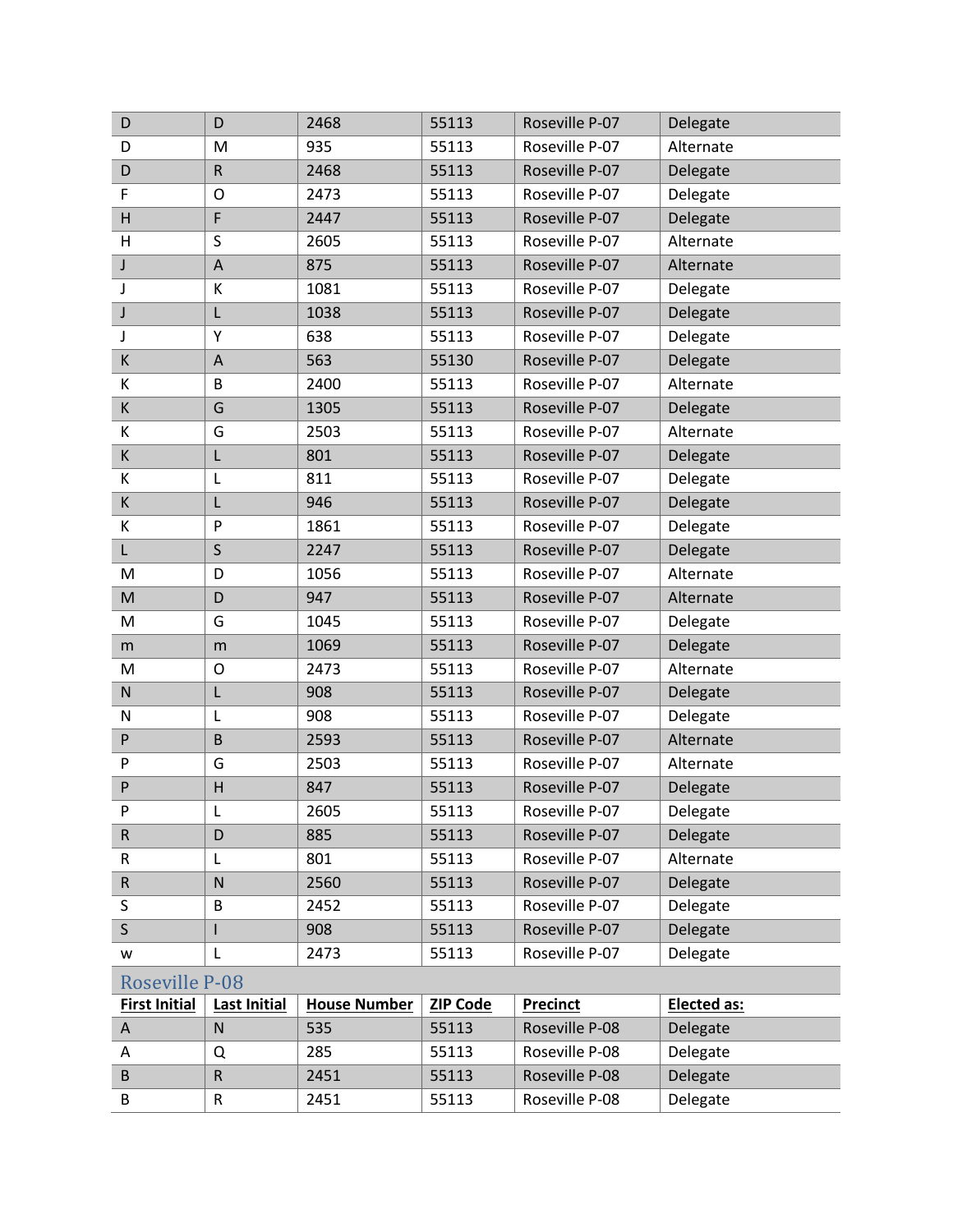| B                     | W                   | 2458                | 55113           | Roseville P-08  | Delegate    |
|-----------------------|---------------------|---------------------|-----------------|-----------------|-------------|
| C                     | N                   | 2499                | 55113           | Roseville P-08  | Delegate    |
| $\mathsf C$           | Q                   | 285                 | 55113           | Roseville P-08  | Delegate    |
| $\mathsf{C}$          | ${\sf R}$           | 527                 | 55113           | Roseville P-08  | Delegate    |
| D                     | W                   | 535                 | 55113           | Roseville P-08  | Delegate    |
| E                     | B                   | 1434                | 55113           | Roseville P-08  | Delegate    |
| E                     | H                   | 547                 | 55113           | Roseville P-08  | Delegate    |
| G                     | M                   | 2508                | 55113           | Roseville P-08  | Delegate    |
| G                     | $\mathsf T$         | 506-5               | 55113           | Roseville P-08  | Delegate    |
| J                     | $\sf S$             | 2345                | 55113           | Roseville P-08  | Delegate    |
| L                     | F                   | 240                 | 55113           | Roseville P-08  | Delegate    |
| L                     | P                   | 415                 | 55113           | Roseville P-08  | Delegate    |
| M                     | G                   | 2495                | 55113           | Roseville P-08  | Delegate    |
| M                     | N                   | 550                 | 55113           | Roseville P-08  | Delegate    |
| M                     | $\sf S$             | 250                 | 55113           | Roseville P-08  | Delegate    |
| M                     | S                   | 250                 | 55113           | Roseville P-08  | Delegate    |
| M                     | W                   | 240                 | 55113           | Roseville P-08  | Delegate    |
| P                     | M                   | 2593                | 55113           | Roseville P-08  | Delegate    |
| $\mathsf R$           | A                   | 1166                | 55104           | Roseville P-08  | Delegate    |
| R                     | G                   | 2495                | 55113           | Roseville P-08  | Delegate    |
| $\sf R$               | H                   | 535                 | 55113           | Roseville P-08  | Delegate    |
|                       |                     |                     |                 |                 |             |
| R                     | S                   | 325                 | 55113           | Roseville P-08  | Delegate    |
| <b>Roseville P-09</b> |                     |                     |                 |                 |             |
| <b>First Initial</b>  | <b>Last Initial</b> | <b>House Number</b> | <b>ZIP Code</b> | <b>Precinct</b> | Elected as: |
| A                     | B                   | 1894                | 55113           | Roseville P-09  | Delegate    |
| A                     | J                   | 1200                | 55113           | Roseville P-09  | Delegate    |
| A                     | $\mathsf{S}$        | 1157                | 55113           | Roseville P-09  | Delegate    |
| A                     | $\sf S$             | 1294                | 55113           | Roseville P-09  | Delegate    |
| B                     | L                   | 1759                | 55113           | Roseville P-09  | Delegate    |
| С                     | R                   | 1941                | 55113           | Roseville P-09  | Delegate    |
| D                     | H                   | 991                 | 55113           | Roseville P-09  | Delegate    |
| E                     | A                   | 1791                | 55113           | Roseville P-09  | Delegate    |
| E                     | $\sf B$             | 1848                | 55113           | Roseville P-09  | Delegate    |
| E                     | н                   | 1083                | 55113           | Roseville P-09  | Delegate    |
| E                     | Н                   | 1222                | 55113           | Roseville P-09  | Delegate    |
| F                     | D                   | 1294                | 55113           | Roseville P-09  | Delegate    |
| F                     | $\sf S$             | 1260                | 55113           | Roseville P-09  | Delegate    |
| F                     | S                   | 1294                | 55113           | Roseville P-09  | Delegate    |
| J                     | G                   | 1770                | 55113           | Roseville P-09  | Delegate    |
| J                     | P                   | 1045                | 55113           | Roseville P-09  | Delegate    |
| J                     | $\sf S$             | 1260                | 55113           | Roseville P-09  | Delegate    |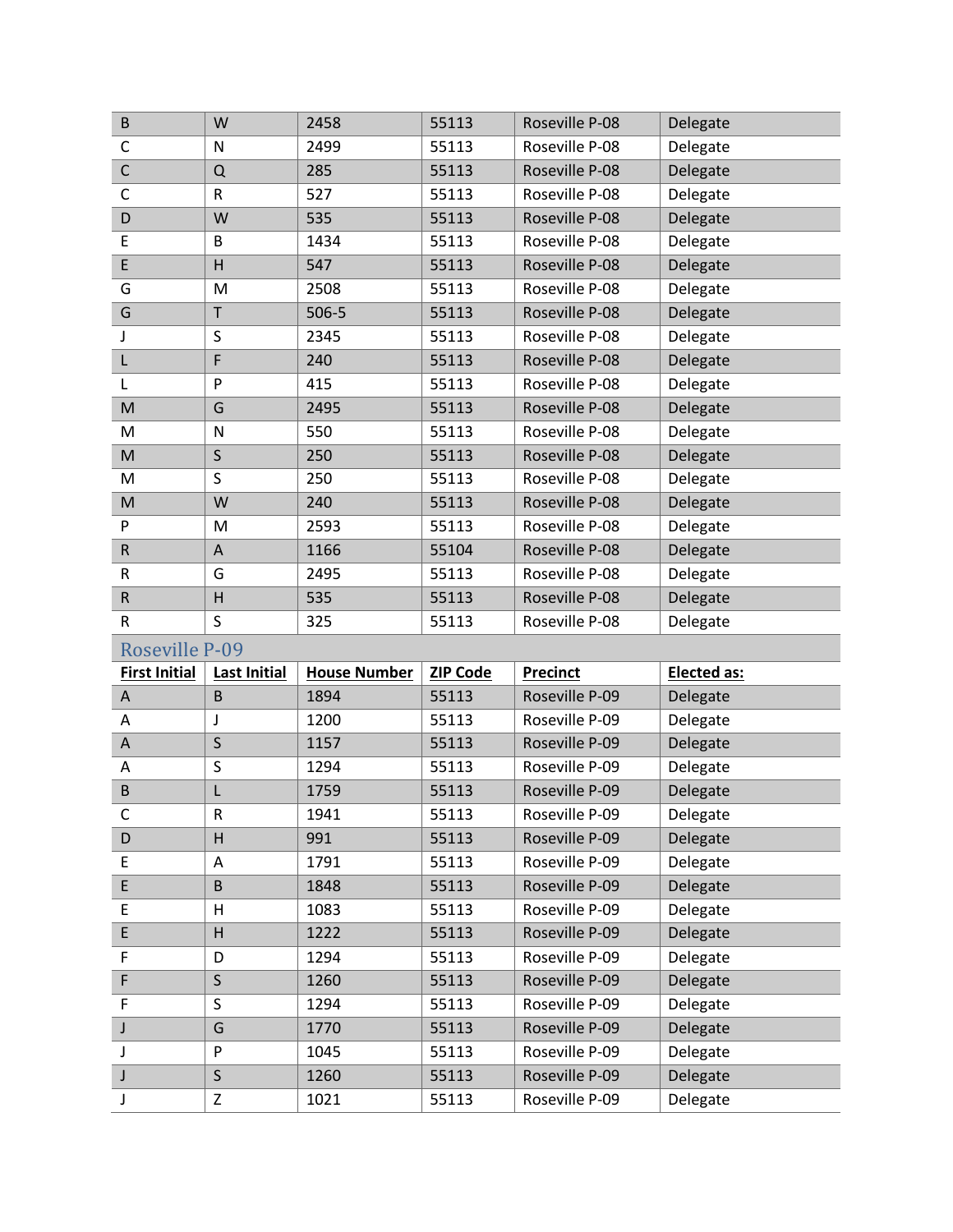| К                     | D                   | 1224                | 55113           | Roseville P-09  | Delegate    |
|-----------------------|---------------------|---------------------|-----------------|-----------------|-------------|
| К                     | T                   | 1226                | 55113           | Roseville P-09  | Delegate    |
| L                     | ${\sf P}$           | 1021                | 55113           | Roseville P-09  | Delegate    |
| M                     | $\mathsf{C}$        | 1941                | 55113           | Roseville P-09  | Delegate    |
| M                     | G                   | 1157                | 55113           | Roseville P-09  | Delegate    |
| M                     | L                   | 1770                | 55113           | Roseville P-09  | Delegate    |
| P                     | $\sf B$             | 1894                | 55113           | Roseville P-09  | Delegate    |
| P                     | S                   | 1140                | 55113           | Roseville P-09  | Delegate    |
| ${\sf P}$             | $\sf S$             | 1140                | 55113           | Roseville P-09  | Delegate    |
| P                     | W                   | 1240                | 55113           | Roseville P-09  | Delegate    |
| ${\sf R}$             | D                   | 1294                | 55113           | Roseville P-09  | Delegate    |
| R                     | D                   | 1941                | 55113           | Roseville P-09  | Delegate    |
| ${\sf R}$             | ${\sf N}$           | 1276                | 55113           | Roseville P-09  | Delegate    |
| ${\sf R}$             | S                   | 1781                | 55113           | Roseville P-09  | Delegate    |
| $\mathsf S$           | $\sf B$             | 1276                | 55113           | Roseville P-09  | Delegate    |
| $\sf S$               | B                   | 1294                | 55113           | Roseville P-09  | Delegate    |
| $\mathsf{S}$          | L                   | 1308                | 55113           | Roseville P-09  | Delegate    |
| S                     | W                   | 1240                | 55113           | Roseville P-09  | Delegate    |
| U                     | H                   | 1791                | 55113           | Roseville P-09  | Delegate    |
| Υ                     | P                   | 1229                | 55113           | Roseville P-09  | Delegate    |
| <b>Roseville P-10</b> |                     |                     |                 |                 |             |
|                       |                     |                     |                 |                 |             |
| <b>First Initial</b>  | <b>Last Initial</b> | <b>House Number</b> | <b>ZIP Code</b> | <b>Precinct</b> | Elected as: |
| B                     | ${\sf R}$           | 788                 | 55113           | Roseville P-10  | Delegate    |
| C                     | ${\sf R}$           | 1826                | 55113           | Roseville P-10  | Delegate    |
| $\mathsf E$           | T                   | 485                 | 55113           | Roseville P-10  | Delegate    |
| G                     | S                   | 626                 | 55113           | Roseville P-10  | Delegate    |
| H                     | $\mathsf A$         | 1720                | 55113           | Roseville P-10  | Delegate    |
| H                     | A                   | 1735                | 55113           | Roseville P-10  | Delegate    |
| J                     | A                   | 1180                | 55108           | Roseville P-10  | Delegate    |
| J                     | B                   | 2075                | 55113           | Roseville P-10  | Delegate    |
| J                     | E                   | 2054                | 55113           | Roseville P-10  | Delegate    |
| J                     | E                   | 646                 | 55113           | Roseville P-10  | Delegate    |
| J                     | H                   | 2039                | 55113           | Roseville P-10  | Delegate    |
| J                     | J                   | 1740                | 55113           | Roseville P-10  | Delegate    |
| J                     | $\sf S$             | 2047                | 55113           | Roseville P-10  | Delegate    |
| J                     | T                   | 710                 | 55113           | Roseville P-10  | Delegate    |
| К                     | F                   | 2049                | 55113           | Roseville P-10  | Delegate    |
| L                     | M                   | 675                 | 55113           | Roseville P-10  | Delegate    |
| M                     | D                   | 2131                | 55113           | Roseville P-10  | Delegate    |
| M                     | L                   | 468                 | 55113           | Roseville P-10  | Delegate    |
| M                     | T                   | 1720                | 55113           | Roseville P-10  | Delegate    |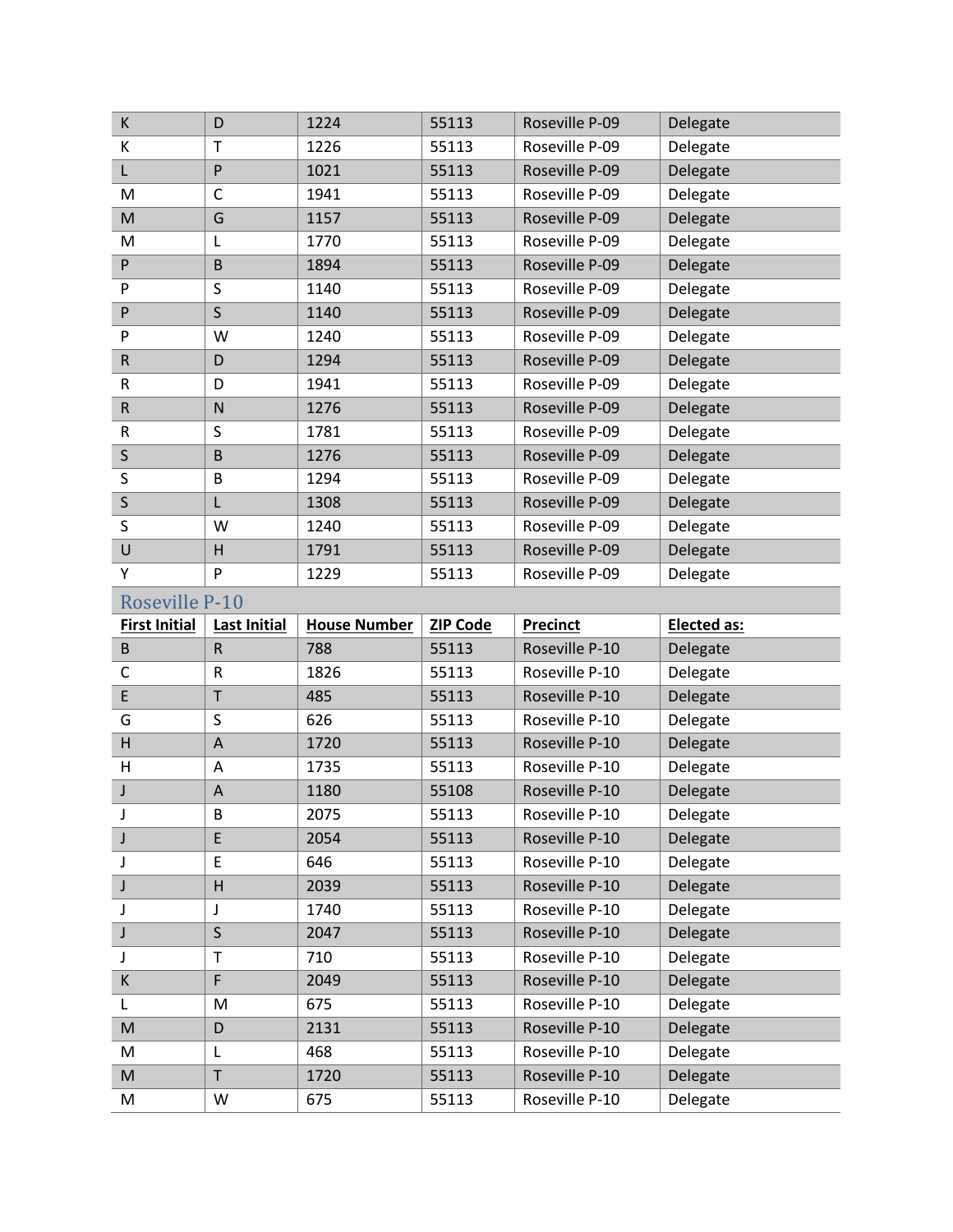| N            |   | 710  | 55113 | Roseville P-10 | Delegate |
|--------------|---|------|-------|----------------|----------|
| P            | C | 428  | 55113 | Roseville P-10 | Delegate |
| $\mathsf{R}$ |   | 2098 | 55113 | Roseville P-10 | Delegate |
| R            |   | 424  | 55113 | Roseville P-10 | Delegate |
| $\mathsf{R}$ | M | 2131 | 55113 | Roseville P-10 | Delegate |
| R            | W | 2063 | 55113 | Roseville P-10 | Delegate |
| S            | C | 2250 | 55113 | Roseville P-10 | Delegate |
| S            | F | 1800 | 55113 | Roseville P-10 | Delegate |
| S            |   | 428  | 55113 | Roseville P-10 | Delegate |

| <b>First Initial</b>                                                                                       | <b>Last Initial</b> | <b>House Number</b> | <b>ZIP Code</b> | <b>Precinct</b>   | <b>Elected as:</b> |
|------------------------------------------------------------------------------------------------------------|---------------------|---------------------|-----------------|-------------------|--------------------|
| K                                                                                                          | K                   | 594                 | 55103           | St. Paul W-1 P-16 | Delegate           |
| <b>St. Paul W-4 P-02</b>                                                                                   |                     |                     |                 |                   |                    |
| <b>First Initial</b>                                                                                       | <b>Last Initial</b> | <b>House Number</b> | <b>ZIP Code</b> | <b>Precinct</b>   | <b>Elected as:</b> |
| Α                                                                                                          | $\sf B$             | 2329                | 55108           | St. Paul W-4 P-02 | Delegate           |
| Α                                                                                                          | $\mathsf{C}$        | 2205                | 55108           | St. Paul W-4 P-02 | Delegate           |
| A                                                                                                          | $\mathsf T$         | 2097                | 55108           | St. Paul W-4 P-02 | Delegate           |
| A                                                                                                          | W                   | 2265                | 55108           | St. Paul W-4 P-02 | Delegate           |
| $\sf B$                                                                                                    | $\mathsf{C}$        | 2125                | 55108           | St. Paul W-4 P-02 | Delegate           |
| C                                                                                                          | B                   | 1532                | 55108           | St. Paul W-4 P-02 | Delegate           |
| $\mathsf C$                                                                                                | $\mathsf{C}$        | 2229                | 55108           | St. Paul W-4 P-02 | Delegate           |
| $\mathsf C$                                                                                                | $\mathsf T$         | 2111                | 55108           | St. Paul W-4 P-02 | Delegate           |
| D                                                                                                          | E                   | 2125                | 55108           | St. Paul W-4 P-02 | Delegate           |
| E                                                                                                          | P                   | 1503                | 55108           | St. Paul W-4 P-02 | Delegate           |
| $\mathsf E$                                                                                                | $\mathsf{S}$        | 2205                | 55108           | St. Paul W-4 P-02 | Delegate           |
| G                                                                                                          | $\vee$              | 1384                | 55108           | St. Paul W-4 P-02 | Delegate           |
| J                                                                                                          | $\mathsf{C}$        | 2229                | 55108           | St. Paul W-4 P-02 | Delegate           |
| J                                                                                                          | К                   | 1280                | 55108           | St. Paul W-4 P-02 | Delegate           |
| J                                                                                                          | $\mathsf S$         | 2265                | 55108           | St. Paul W-4 P-02 | Delegate           |
| К                                                                                                          | W                   | 2168                | 55108           | St. Paul W-4 P-02 | Delegate           |
| M                                                                                                          | D                   | 1550                | 55108           | St. Paul W-4 P-02 | Delegate           |
| M                                                                                                          | L                   | 1515                | 55108           | St. Paul W-4 P-02 | Delegate           |
| $\mathsf{M}% _{T}=\mathsf{M}_{T}\!\left( a,b\right) ,\ \mathsf{M}_{T}=\mathsf{M}_{T}\!\left( a,b\right) ,$ | $\mathsf{N}$        | 2265                | 55108           | St. Paul W-4 P-02 | Delegate           |
| P                                                                                                          | B                   | 1449                | 55108           | St. Paul W-4 P-02 | Delegate           |
| P                                                                                                          | B                   | 1515                | 55108           | St. Paul W-4 P-02 | Delegate           |
| P                                                                                                          | J                   | 1414                | 55108           | St. Paul W-4 P-02 | Delegate           |
| ${\sf P}$                                                                                                  | T                   | 1496                | 55108           | St. Paul W-4 P-02 | Delegate           |
| R                                                                                                          | G                   | 1305                | 55108           | St. Paul W-4 P-02 | Delegate           |
| $\mathsf R$                                                                                                | К                   | 2265                | 55108           | St. Paul W-4 P-02 | Delegate           |
| R                                                                                                          | W                   | 1442                | 55108           | St. Paul W-4 P-02 | Delegate           |
| <b>St. Paul W-4 P-11</b>                                                                                   |                     |                     |                 |                   |                    |
| <b>First Initial</b>                                                                                       | <b>Last Initial</b> | <b>House Number</b> | <b>ZIP Code</b> | <b>Precinct</b>   | Elected as:        |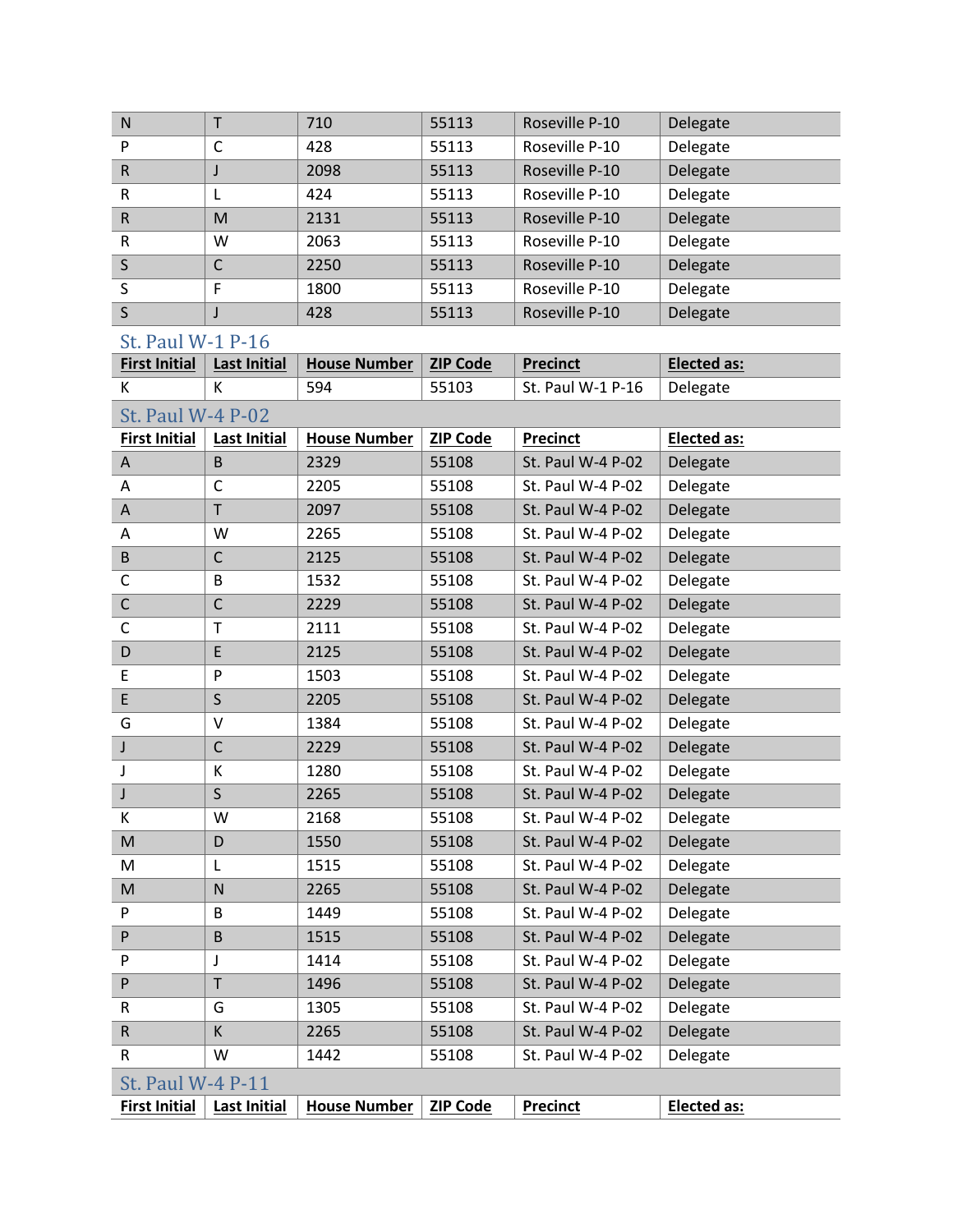| Α                        | A                   | 1376                | 55108           | St. Paul W-4 P-11 | Delegate    |
|--------------------------|---------------------|---------------------|-----------------|-------------------|-------------|
| B                        | C                   | 1388                | 55108           | St. Paul W-4 P-11 | Delegate    |
| B                        | Н                   | 1436                | 55108           | St. Paul W-4 P-11 | Delegate    |
| B                        | S                   | 1376                | 55108           | St. Paul W-4 P-11 | Delegate    |
| B                        | $\mathsf S$         | 1463                | 55108           | St. Paul W-4 P-11 | Delegate    |
| C                        | B                   | 1532                | 55108           | St. Paul W-4 P-11 | Delegate    |
| $\mathsf C$              | $\mathsf{N}$        | 1512                | 55108           | St. Paul W-4 P-11 | Delegate    |
| D                        | L                   | 1551                | 55108           | St. Paul W-4 P-11 | Delegate    |
| D                        | $\mathsf{O}$        | 1371                | 55108           | St. Paul W-4 P-11 | Delegate    |
| D                        | S                   | 1491                | 55108           | St. Paul W-4 P-11 | Delegate    |
| E                        | M                   | 1376                | 55108           | St. Paul W-4 P-11 | Delegate    |
| G                        | н                   | 1436                | 55108           | St. Paul W-4 P-11 | Delegate    |
| J                        | $\sf B$             | 1503                | 55108           | St. Paul W-4 P-11 | Delegate    |
| J                        | E                   | 1503                | 55108           | St. Paul W-4 P-11 | Delegate    |
| J                        | F                   | 1455                | 55108           | St. Paul W-4 P-11 | Delegate    |
| J                        | G                   | 1451                | 55108           | St. Paul W-4 P-11 | Delegate    |
| J                        | G                   | 1491                | 55108           | St. Paul W-4 P-11 | Delegate    |
| J                        | M                   | 1392                | 55108           | St. Paul W-4 P-11 | Delegate    |
| L                        | L                   | 1551                | 55108           | St. Paul W-4 P-11 | Delegate    |
| L                        | Q                   | 1387                | 55108           | St. Paul W-4 P-11 | Delegate    |
| M                        | D                   | 1355                | 55108           | St. Paul W-4 P-11 | Delegate    |
| M                        | L                   | 1406                | 55108           | St. Paul W-4 P-11 | Delegate    |
| N                        | $\mathsf C$         | 1504                | 55108           | St. Paul W-4 P-11 | Delegate    |
| ${\sf N}$                | G                   | 1383                | 55108           | St. Paul W-4 P-11 | Delegate    |
| ${\sf N}$                | Q                   | 1387                | 55108           | St. Paul W-4 P-11 | Delegate    |
| R                        | A                   | 1377                | 55108           | St. Paul W-4 P-11 | Delegate    |
| $\sf S$                  | $\mathsf C$         | 1496                | 55108           | St. Paul W-4 P-11 | Delegate    |
| S                        | G                   | 1381                | 55108           | St. Paul W-4 P-11 | Delegate    |
| $\sf S$                  | L                   | 1405                | 55108           | St. Paul W-4 P-11 | Delegate    |
| Т                        | В                   | 1368                | 55108           | St. Paul W-4 P-11 | Delegate    |
| T                        | H                   | 1426                | 55108           | St. Paul W-4 P-11 | Delegate    |
| T                        | L                   | 1455                | 55108           | St. Paul W-4 P-11 | Delegate    |
| $\sf T$                  | S                   | 1545                | 55108           | St. Paul W-4 P-11 | Delegate    |
| <b>St. Paul W-4 P-12</b> |                     |                     |                 |                   |             |
| <b>First Initial</b>     | <b>Last Initial</b> | <b>House Number</b> | <b>ZIP Code</b> | <b>Precinct</b>   | Elected as: |
| A                        | A                   | 1150                | 55108           | St. Paul W-4 P-12 | Delegate    |
| A                        | D                   | 1403                | 55108           | St. Paul W-4 P-12 | Alternate   |
| A                        | E                   | 1150                | 55108           | St. Paul W-4 P-12 | Alternate   |
| A                        | $\mathsf{I}$        | 1395                | 55108           | St. Paul W-4 P-12 | Delegate    |
| Α                        | T                   | 1555                | 55108           | St. Paul W-4 P-12 | Delegate    |
| B                        | A                   | 1160                | 55108           | St. Paul W-4 P-12 | Delegate    |

B B 1405 55108 St. Paul W-4 P-12 Delegate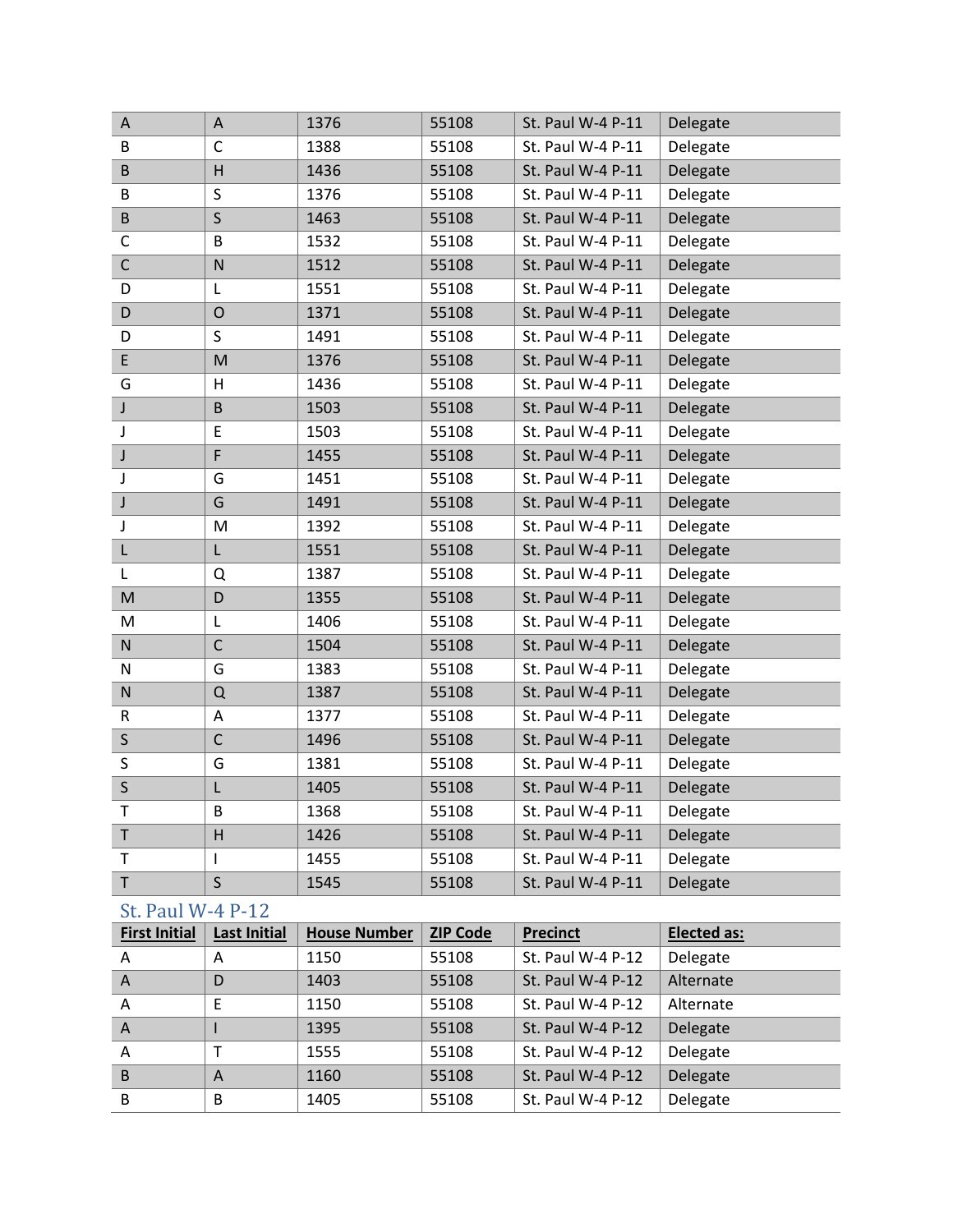| $\mathsf{C}$             | W                                                                                                          | 1180                | 55108           | St. Paul W-4 P-12 | Delegate           |
|--------------------------|------------------------------------------------------------------------------------------------------------|---------------------|-----------------|-------------------|--------------------|
| D                        | E                                                                                                          | 1170                | 55108           | St. Paul W-4 P-12 | Delegate           |
| D                        | M                                                                                                          | 1514                | 55108           | St. Paul W-4 P-12 | Delegate           |
| E                        | F                                                                                                          | 1547                | 55108           | St. Paul W-4 P-12 | Delegate           |
| F                        | $\boldsymbol{\mathsf{A}}$                                                                                  | 1405                | 55108           | St. Paul W-4 P-12 | Delegate           |
| G                        | Н                                                                                                          | 1150                | 55108           | St. Paul W-4 P-12 | Delegate           |
| J                        | $\boldsymbol{\mathsf{A}}$                                                                                  | 1180                | 55108           | St. Paul W-4 P-12 | Delegate           |
| J                        | B                                                                                                          | 1547                | 55108           | St. Paul W-4 P-12 | Delegate           |
| $\textsf{J}$             | $\mathsf E$                                                                                                | 1150                | 55108           | St. Paul W-4 P-12 | Delegate           |
| J                        | O                                                                                                          | 1435                | 55108           | St. Paul W-4 P-12 | Delegate           |
| J                        | $\mathsf{P}$                                                                                               | 761                 | 55106           | St. Paul W-4 P-12 | Delegate           |
| J                        | T                                                                                                          | 1390                | 55108           | St. Paul W-4 P-12 | Delegate           |
| K                        | $\boldsymbol{\mathsf{A}}$                                                                                  | 1148                | 55106           | St. Paul W-4 P-12 | Delegate           |
| K                        | J                                                                                                          | 1160                | 55108           | St. Paul W-4 P-12 | Delegate           |
| K                        | L                                                                                                          | 1464                | 55108           | St. Paul W-4 P-12 | Delegate           |
| К                        | ${\sf N}$                                                                                                  | 1180                | Paul            | St. Paul W-4 P-12 | Delegate           |
| К                        | T                                                                                                          | 1111                | 55108           | St. Paul W-4 P-12 | Delegate           |
| L                        | M                                                                                                          | 1150                | 55108           | St. Paul W-4 P-12 | Delegate           |
| L                        | V                                                                                                          | 1410                | 55108           | St. Paul W-4 P-12 | Delegate           |
| M                        | F                                                                                                          | 1435                | 55108           | St. Paul W-4 P-12 | Alternate          |
| M                        | J                                                                                                          | 1160                | 55108           | St. Paul W-4 P-12 | Delegate           |
| N                        | S                                                                                                          | 1111                | 55108           | St. Paul W-4 P-12 | Delegate           |
| P                        | $\mathsf{C}$                                                                                               | 1410                | 55108           | St. Paul W-4 P-12 | Delegate           |
| P                        | $\mathsf{C}$                                                                                               | 1415                | 55108           | St. Paul W-4 P-12 | Delegate           |
| $\sf S$                  | $\mathsf{M}% _{T}=\mathsf{M}_{T}\!\left( a,b\right) ,\ \mathsf{M}_{T}=\mathsf{M}_{T}\!\left( a,b\right) ,$ | 1514                | 55108           | St. Paul W-4 P-12 | Delegate           |
| S                        | S                                                                                                          | 1478                | 55108           | St. Paul W-4 P-12 | Delegate           |
| $\mathsf T$              | L                                                                                                          | 1460                | 55108           | St. Paul W-4 P-12 | Delegate           |
| W                        | L                                                                                                          | 1228                | 55108           | St. Paul W-4 P-12 | Delegate           |
| <b>St. Paul W-4 P-13</b> |                                                                                                            |                     |                 |                   |                    |
| <b>First Initial</b>     | <b>Last Initial</b>                                                                                        | <b>House Number</b> | <b>ZIP Code</b> | Precinct          | <b>Elected as:</b> |
| A                        | G                                                                                                          | 1218                | 55104           | St. Paul W-4 P-13 | Delegate           |
| Α                        | G                                                                                                          | 1218                | 55104           | St. Paul W-4 P-13 | Delegate           |
| A                        | G                                                                                                          | 1246                | 55104           | St. Paul W-4 P-13 | Delegate           |
| $\mathsf C$              | F                                                                                                          | 774                 | 55104           | St. Paul W-4 P-13 | Delegate           |
| $\mathsf C$              | V                                                                                                          | 1193                | 55104           | St. Paul W-4 P-13 | Delegate           |
| D                        | D                                                                                                          | 1397                | 55104           | St. Paul W-4 P-13 | Delegate           |
| D                        | ${\sf R}$                                                                                                  | 1142                | 55104           | St. Paul W-4 P-13 | Delegate           |
| E                        | н                                                                                                          | 1276                | 55104           | St. Paul W-4 P-13 | Delegate           |
| E                        | К                                                                                                          | 1316                | 55104           | St. Paul W-4 P-13 | Alternate          |
| E                        | L                                                                                                          | 1263                | 55104           | St. Paul W-4 P-13 | Alternate          |
| F                        | M                                                                                                          | 1327                | 55104           | St. Paul W-4 P-13 | Delegate           |
| н                        | К                                                                                                          | 1271                | 55104           | St. Paul W-4 P-13 | Delegate           |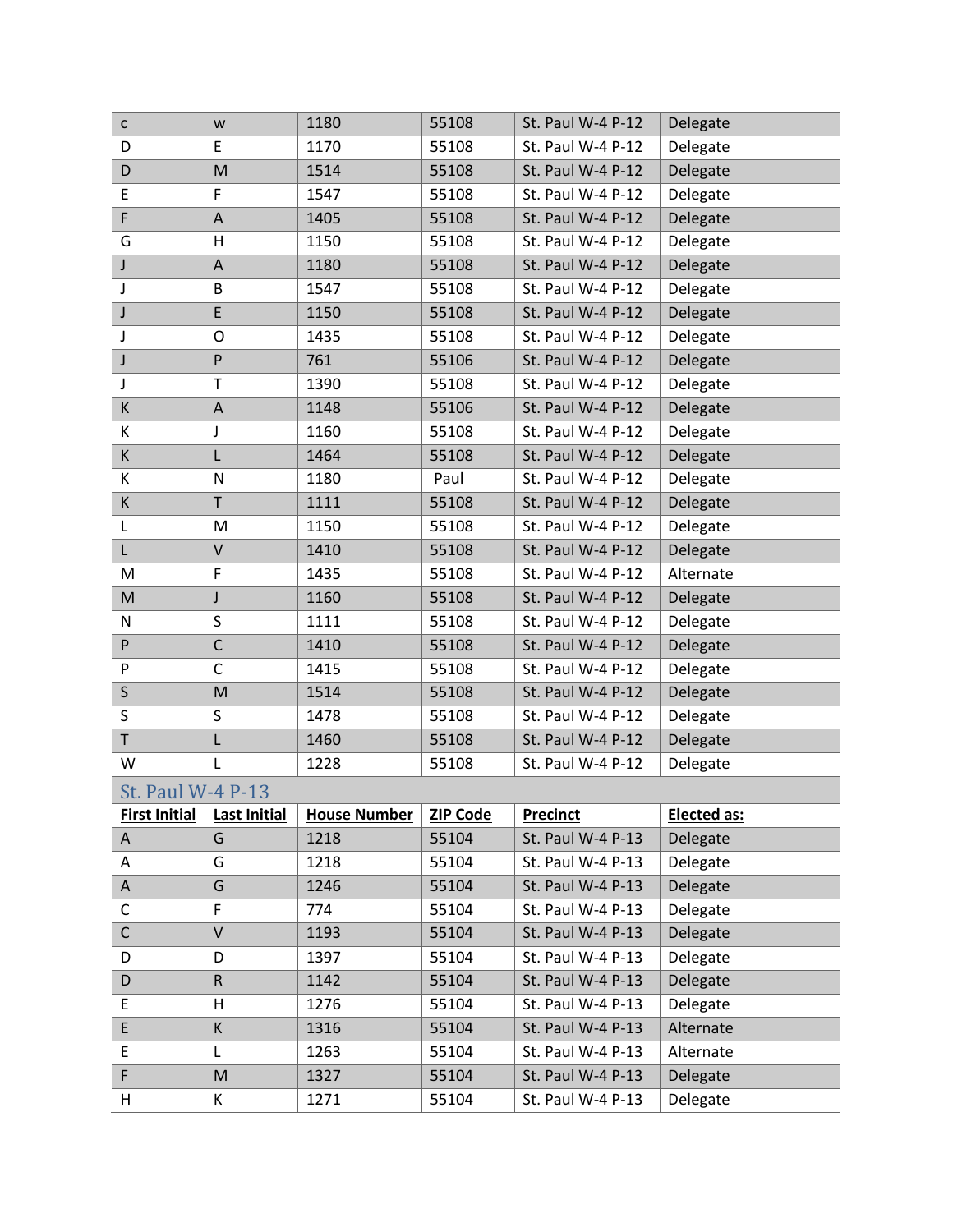| H            | P | 1226 | 55104 | St. Paul W-4 P-13 | Delegate  |
|--------------|---|------|-------|-------------------|-----------|
| H            | P | 1425 | 55104 | St. Paul W-4 P-13 | Delegate  |
| J            | A | 1255 | 55104 | St. Paul W-4 P-13 | Delegate  |
|              | B | 1319 | 55104 | St. Paul W-4 P-13 | Delegate  |
| J            | F | 1470 | 55104 | St. Paul W-4 P-13 | Delegate  |
|              | F | 1536 | 55104 | St. Paul W-4 P-13 | Delegate  |
| J            | L | 1217 | 55104 | St. Paul W-4 P-13 | Delegate  |
| J            | T | 1246 | 55104 | St. Paul W-4 P-13 | Delegate  |
| $\sf K$      | D | 1275 | 55104 | St. Paul W-4 P-13 | Delegate  |
| L            | M | 1641 | 55117 | St. Paul W-4 P-13 | Delegate  |
| M            | B | 1434 | 55104 | St. Paul W-4 P-13 | Delegate  |
| M            | P | 1322 | 55104 | St. Paul W-4 P-13 | Delegate  |
| M            | P | 1425 | 55104 | St. Paul W-4 P-13 | Delegate  |
| N            | W | 1608 | 55108 | St. Paul W-4 P-13 | Delegate  |
| P            | H | 1405 | 55108 | St. Paul W-4 P-13 | Alternate |
| R            | A | 1218 | 55104 | St. Paul W-4 P-13 | Delegate  |
| $\mathsf{R}$ | R | 1142 | 55104 | St. Paul W-4 P-13 | Delegate  |
| $\mathsf{R}$ | S | 901  | PAUL  | St. Paul W-4 P-13 | Delegate  |
| Z            | M | 1226 | 55104 | St. Paul W-4 P-13 | Delegate  |

| <b>First Initial</b> | <b>Last Initial</b> | <b>House Number</b> | <b>ZIP Code</b> | <b>Precinct</b>   | <b>Elected as:</b> |
|----------------------|---------------------|---------------------|-----------------|-------------------|--------------------|
| A                    | K                   | 1270                | 55113           | St. Paul W-5 P-01 | Delegate           |
| Abu                  | M                   | 1270                | 55113           | St. Paul W-5 P-01 | Delegate           |
| Alwiana              | M                   | 1270                | 55113           | St. Paul W-5 P-01 | Delegate           |
| B                    | J                   | 1270                | 55113           | St. Paul W-5 P-01 | Delegate           |
| B                    | T                   | 1260                | 55113           | St. Paul W-5 P-01 | Delegate           |
| $\mathsf C$          | К                   | 901                 | 55103           | St. Paul W-5 P-01 | Delegate           |
| D                    | B                   | 1118                | 55108           | St. Paul W-5 P-01 | Delegate           |
| D                    | H                   | 732                 | 55113           | St. Paul W-5 P-01 | Delegate           |
| D                    | L                   | 853                 | 55117           | St. Paul W-5 P-01 | Delegate           |
| E                    | G                   | 1565                | 55117           | St. Paul W-5 P-01 | Delegate           |
| G                    | D                   | 1260                | 55113           | St. Paul W-5 P-01 | Delegate           |
| H                    | B                   | 1270                | 55113           | St. Paul W-5 P-01 | Delegate           |
| J                    | C                   | 1088                | 55117           | St. Paul W-5 P-01 | Delegate           |
| J                    | N                   | 868                 | 55117           | St. Paul W-5 P-01 | Delegate           |
| L                    | G                   | 1029                | 55117           | St. Paul W-5 P-01 | Delegate           |
| L                    | N                   | 1202                | 55108           | St. Paul W-5 P-01 | Delegate           |
| P                    | D                   | 665                 | 55117           | St. Paul W-5 P-01 | Delegate           |
| P                    | G                   | 1029                | 55117           | St. Paul W-5 P-01 | Delegate           |
| $\mathsf R$          | H                   | 1565                | 55117           | St. Paul W-5 P-01 | Delegate           |
| $\mathsf R$          | К                   | 1153                | 55108           | St. Paul W-5 P-01 | Delegate           |
| R                    | P                   | 920                 | 55117           | St. Paul W-5 P-01 | Delegate           |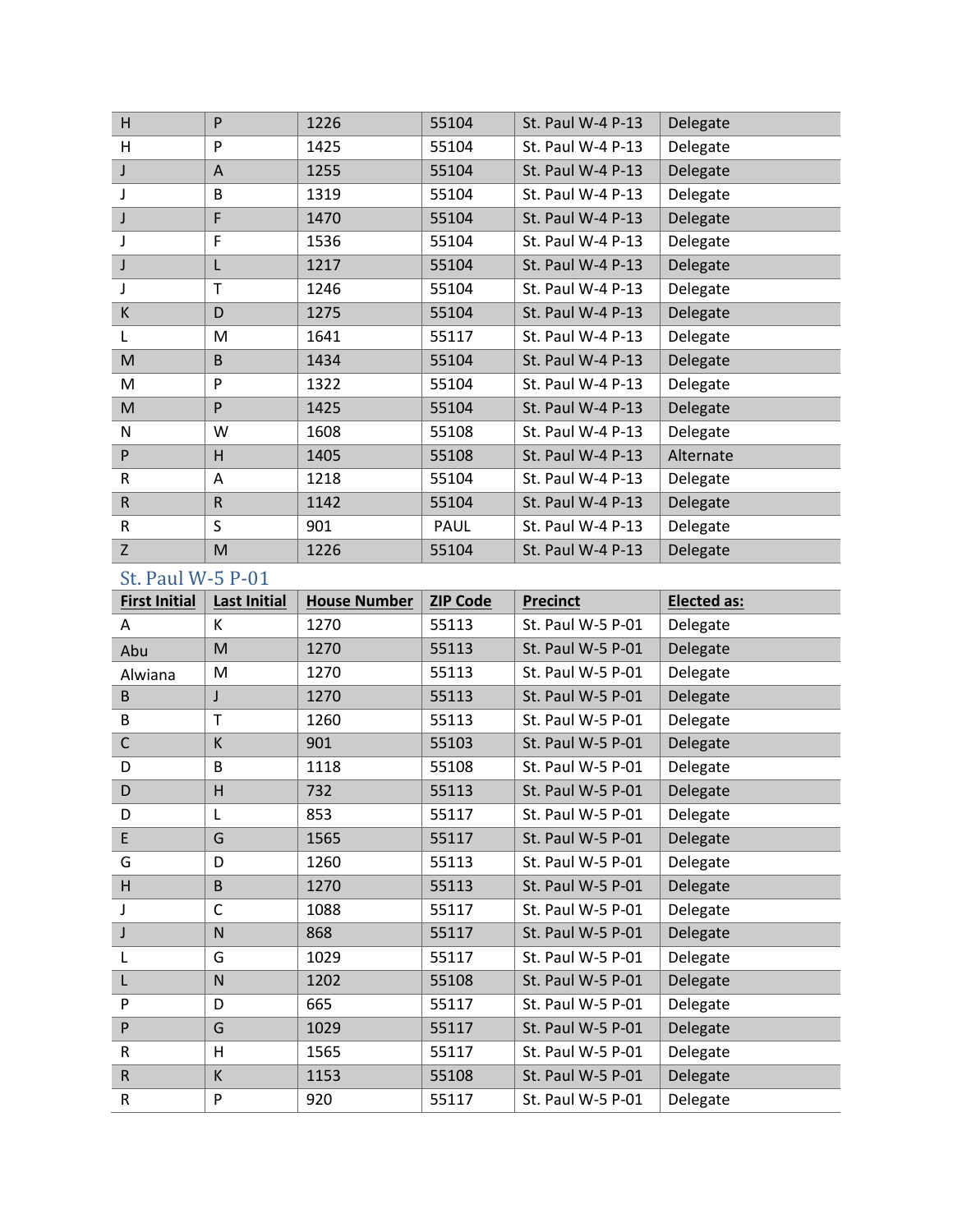|  | 912  | 55117 | St. Paul W-5 P-01 | Delegate |
|--|------|-------|-------------------|----------|
|  | 1270 | 55116 | St. Paul W-5 P-01 | Delegate |
|  | 1270 | 55113 | St. Paul W-5 P-01 | Delegate |

| <b>First Initial</b> | <b>Last Initial</b> | <b>House Number</b> | <b>ZIP Code</b> | <b>Precinct</b>   | <b>Elected as:</b> |
|----------------------|---------------------|---------------------|-----------------|-------------------|--------------------|
| Α                    | G                   | 901                 | 55103           | St. Paul W-5 P-02 | Delegate           |
| A                    | H                   | 901                 | 55103           | St. Paul W-5 P-02 | Delegate           |
| Α                    | К                   | 1539                | 55117           | St. Paul W-5 P-02 | Delegate           |
| A                    | ${\sf R}$           | 901                 | 55103           | St. Paul W-5 P-02 | Alternate          |
| Α                    | $\sf S$             | 901                 | 55103           | St. Paul W-5 P-02 | Delegate           |
| B                    |                     | 901                 | 55103           | St. Paul W-5 P-02 | Alternate          |
| B                    | G                   | 732                 | 55117           | St. Paul W-5 P-02 | Delegate           |
| $\mathsf C$          | A                   | 901                 | 55103           | St. Paul W-5 P-02 | Delegate           |
| $\mathsf C$          | $\mathsf{C}$        | 1372                | 55117           | St. Paul W-5 P-02 | Alternate          |
| D                    | $\mathsf{C}$        | 698                 | 55117           | St. Paul W-5 P-02 | Delegate           |
| D                    | ${\sf N}$           | 1314                | 55117           | St. Paul W-5 P-02 | Delegate           |
| $\sf E$              | ${\sf R}$           | 1523                | 55117           | St. Paul W-5 P-02 | Delegate           |
| F                    | O                   | 809                 | 55117           | St. Paul W-5 P-02 | Delegate           |
| G                    | $\mathsf B$         | 901                 | 55103           | St. Paul W-5 P-02 | Delegate           |
| G                    | T                   | 901                 | 55103           | St. Paul W-5 P-02 | Delegate           |
| H                    | A                   | 901                 | 55103           | St. Paul W-5 P-02 | Delegate           |
| H                    | К                   | 1412                | 55117           | St. Paul W-5 P-02 | Delegate           |
| H                    | M                   | 1353                | 55117           | St. Paul W-5 P-02 | Delegate           |
| J                    | B                   | 1303                | 55117           | St. Paul W-5 P-02 | Delegate           |
| J                    | $\mathsf B$         | 1354                | 55117           | St. Paul W-5 P-02 | Delegate           |
| J                    | $\mathsf{C}$        | 698                 | 55117           | St. Paul W-5 P-02 | Delegate           |
| J                    | E                   | 1000                | 55117           | St. Paul W-5 P-02 | Delegate           |
| J                    | Н                   | 1341                | 55117           | St. Paul W-5 P-02 | Delegate           |
| К                    | $\mathsf B$         | 1354                | 55117           | St. Paul W-5 P-02 | Alternate          |
| M                    | A                   | 1404                | 55117           | St. Paul W-5 P-02 | Delegate           |
| ${\sf M}$            | $\mathsf C$         | 748                 | 55117           | St. Paul W-5 P-02 | Delegate           |
| M                    | G                   | 732                 | 55117           | St. Paul W-5 P-02 | Delegate           |
| M                    | H                   | 1534                | 55117           | St. Paul W-5 P-02 | Delegate           |
| м                    | κ                   | 901                 | 55103           | St. Paul W-5 P-02 | Delegate           |
| M                    | K                   | 901                 | 55103           | St. Paul W-5 P-02 | Delegate           |
| M                    | M                   | 987                 | 55103           | St. Paul W-5 P-02 | Delegate           |
| ${\sf N}$            | Н                   | 1345                | 55117           | St. Paul W-5 P-02 | Delegate           |
| N                    | J                   | 724                 | 55117           | St. Paul W-5 P-02 | Delegate           |
| ${\sf N}$            | $\sf S$             | 1080                | 55117           | St. Paul W-5 P-02 | Delegate           |
| O                    | A                   | 901                 | 55103           | St. Paul W-5 P-02 | Delegate           |
| $\mathsf O$          |                     | 901                 | 55103           | St. Paul W-5 P-02 | Delegate           |
| P                    | W                   | 792                 | 55117           | St. Paul W-5 P-02 | Alternate          |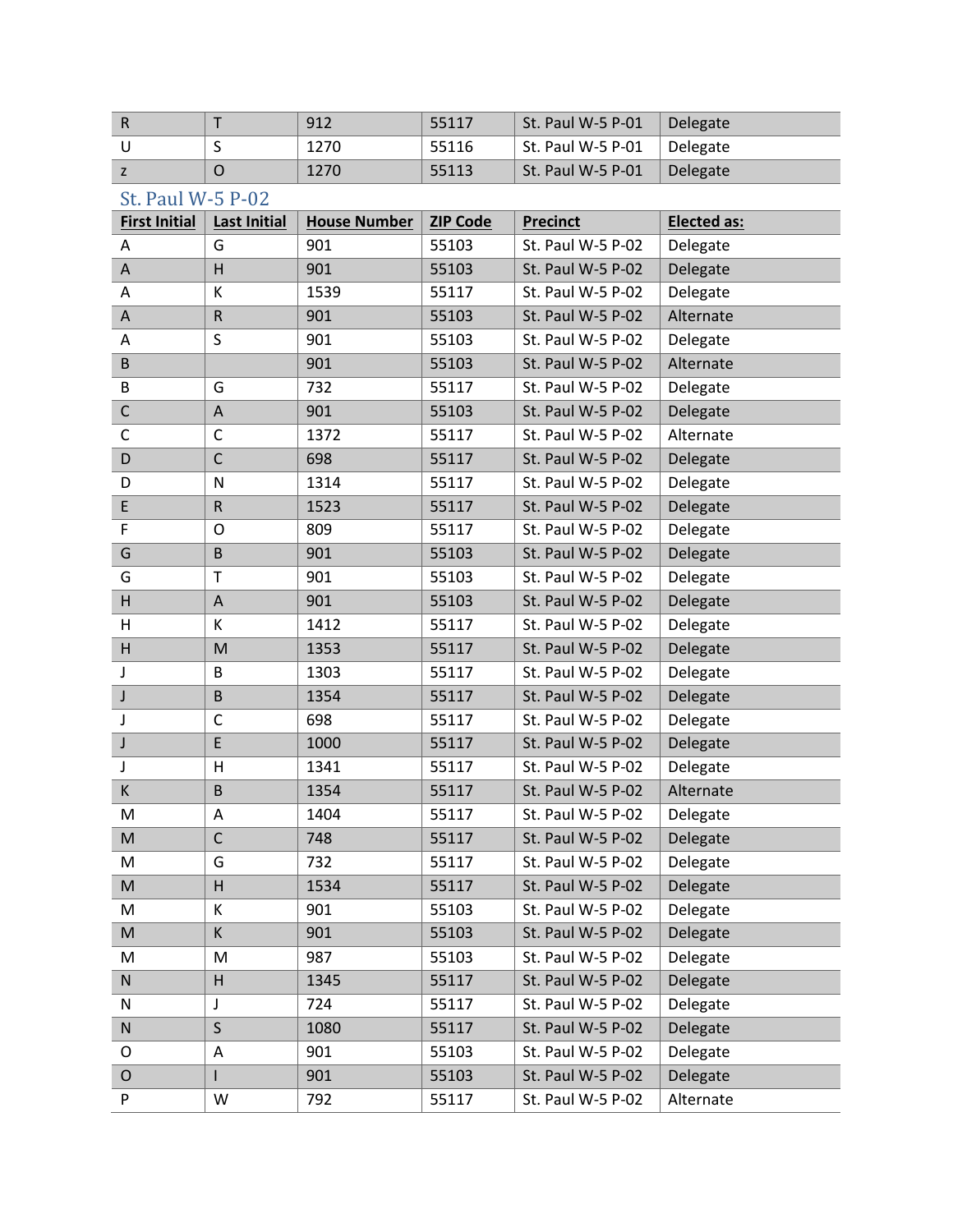| $\mathsf R$          | D                       | 901                 | 55103           | St. Paul W-5 P-02 | Delegate           |
|----------------------|-------------------------|---------------------|-----------------|-------------------|--------------------|
| R                    | F                       | 713                 | 55117           | St. Paul W-5 P-02 | Alternate          |
| ${\sf R}$            | M                       | 901                 | 55117           | St. Paul W-5 P-02 | Delegate           |
| R                    | $\mathsf R$             | 743                 | 56117           | St. Paul W-5 P-02 | Delegate           |
| $\sf S$              | $\overline{H}$          | 1242                | 55117           | St. Paul W-5 P-02 | Delegate           |
| S                    | M                       | 661                 | 55117           | St. Paul W-5 P-02 | Delegate           |
| $\mathsf S$          | P                       | 1372                | 55117           | St. Paul W-5 P-02 | Delegate           |
| S                    | V                       | 748                 | 55117           | St. Paul W-5 P-02 | Delegate           |
| $\sf S$              | W                       | 807                 | 55117           | St. Paul W-5 P-02 | Delegate           |
| T                    | B                       | 901                 | 55103           | St. Paul W-5 P-02 | Delegate           |
| $\sf T$              | M                       | 1353                | 55117           | St. Paul W-5 P-02 | Alternate          |
| W                    | D                       | 1345                | 55117           | St. Paul W-5 P-02 | Delegate           |
| W                    | F                       | 1304                | 55117           | St. Paul W-5 P-02 | Delegate           |
| W                    | T                       | 744                 | 55117           | St. Paul W-5 P-02 | Delegate           |
| $\mathsf{Z}$         | A                       | 901                 | 55103           | St. Paul W-5 P-02 | Delegate           |
| Z                    | B                       | 901                 | 55103           | St. Paul W-5 P-02 | Delegate           |
| St. Paul W-5 P-03    |                         |                     |                 |                   |                    |
| <b>First Initial</b> | <b>Last Initial</b>     | <b>House Number</b> | <b>ZIP Code</b> | <b>Precinct</b>   | <b>Elected as:</b> |
| A                    | $\sf B$                 | 1045                | 55103           | St. Paul W-5 P-03 | Delegate           |
| Α                    | L                       | 1152                | 55103           | St. Paul W-5 P-03 | Delegate           |
| A                    | L                       | 1211                | 55103           | St. Paul W-5 P-03 | Delegate           |
| C                    | D                       | 970                 | 55103           | St. Paul W-5 P-03 | Delegate           |
| $\mathsf C$          | $\overline{\mathsf{H}}$ | 722                 | 55103           | St. Paul W-5 P-03 | Delegate           |
| $\mathsf C$          | M                       | 1104                | 55103           | St. Paul W-5 P-03 | Delegate           |
| D                    | E                       | 1157                | 55103           | St. Paul W-5 P-03 | Delegate           |
| E                    | Α                       | 1202                | 55103           | St. Paul W-5 P-03 | Delegate           |
| E                    | M                       | 761                 | 55106           | St. Paul W-5 P-03 | Delegate           |
| $\mathsf H$          | G                       | 1138                | 55103           | St. Paul W-5 P-03 | Delegate           |
| J                    | Η                       | 1033                | 55117           | St. Paul W-5 P-03 | Delegate           |
| J                    | H                       | 722                 | 55103           | St. Paul W-5 P-03 | Delegate           |
| J                    | L                       | 1211                | 55103           | St. Paul W-5 P-03 | Delegate           |
| J                    | $\mathsf{T}$            | 923                 | 55103           | St. Paul W-5 P-03 | Delegate           |
| K                    | A                       | 1035                | 55103           | St. Paul W-5 P-03 | Delegate           |
| K                    | C                       | 724                 | 55117           | St. Paul W-5 P-03 | Delegate           |
| K                    | S                       | 652                 | 55103           | St. Paul W-5 P-03 | Delegate           |
| M                    | A                       | 1020                | 55103           | St. Paul W-5 P-03 | Delegate           |
| M                    | B                       | 1131                | 55103           | St. Paul W-5 P-03 | Delegate           |
| M                    | H                       | 1045                | 55103           | St. Paul W-5 P-03 | Delegate           |
| M                    | Η                       | 995                 | 55103           | St. Paul W-5 P-03 | Delegate           |
| Μ                    | К                       | 705                 | 55117           | St. Paul W-5 P-03 | Delegate           |
| M                    |                         |                     |                 |                   |                    |
|                      | M                       | 1019                | 55103           | St. Paul W-5 P-03 | Delegate           |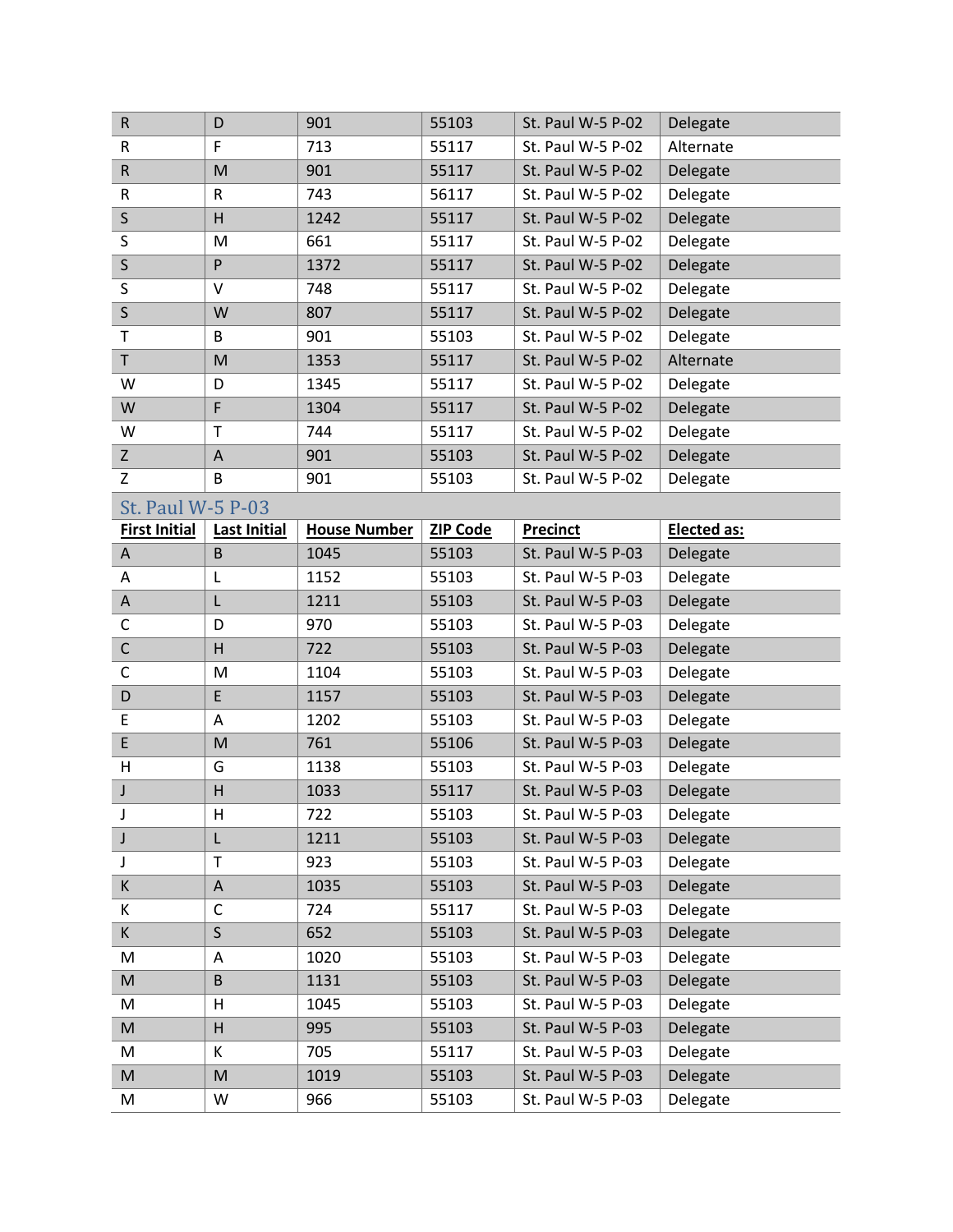| N |   | 761  | 55103 | St. Paul W-5 P-03 | Delegate |
|---|---|------|-------|-------------------|----------|
|   | B | 1152 | 55103 | St. Paul W-5 P-03 | Delegate |
|   | M | 1098 | 55103 | St. Paul W-5 P-03 | Delegate |
| w |   | 915  | 55103 | St. Paul W-5 P-03 | Delegate |
|   |   | 965  | 55103 | St. Paul W-5 P-03 | Delegate |

| <b>First Initial</b> | <b>Last Initial</b>       | <b>House Number</b> | <b>ZIP Code</b> | <b>Precinct</b>   | <b>Elected as:</b> |
|----------------------|---------------------------|---------------------|-----------------|-------------------|--------------------|
| Α                    | A                         | 1640                | 55117           | St. Paul W-5 P-04 | Delegate           |
| A                    | $\boldsymbol{\mathsf{A}}$ | 663                 | 55117           | St. Paul W-5 P-04 | Delegate           |
| Α                    | D                         | 330                 | 55117           | St. Paul W-5 P-04 | Delegate           |
| А                    | E                         | 529                 | 55117           | St. Paul W-5 P-04 | Delegate           |
| Α                    | F                         | 545                 | 55117           | St. Paul W-5 P-04 | Delegate           |
| Α                    | G                         | 234                 | 55117           | St. Paul W-5 P-04 | Delegate           |
| A                    | н                         | 1360                | 55117           | St. Paul W-5 P-04 | Delegate           |
| A                    | $\overline{H}$            | 330                 | 55117           | St. Paul W-5 P-04 | Alternate          |
| A                    | M                         | 1465                | 55117           | St. Paul W-5 P-04 | Delegate           |
| Α                    | $\mathsf T$               | 1465                | 55117           | St. Paul W-5 P-04 | Delegate           |
| В                    | Η                         | 1542                | 55117           | St. Paul W-5 P-04 | Delegate           |
| $\mathsf C$          | I                         | 295                 | 55117           | St. Paul W-5 P-04 | Delegate           |
| С                    | ${\sf v}$                 | 1421                | 55117           | St. Paul W-5 P-04 | Delegate           |
| D                    | D                         | 1326                | 55117           | St. Paul W-5 P-04 | Delegate           |
| D                    | L                         | 1477                | 55117           | St. Paul W-5 P-04 | Alternate          |
| D                    | M                         | 1376                | 55117           | St. Paul W-5 P-04 | Delegate           |
| D                    | T                         | 1547                | 55117           | St. Paul W-5 P-04 | Delegate           |
| F                    | G                         | 1481                | 55117           | St. Paul W-5 P-04 | Delegate           |
| F                    | G                         | 465                 | 55117           | St. Paul W-5 P-04 | Delegate           |
| F                    | $\mathsf{O}$              | 1360                | 55117           | St. Paul W-5 P-04 | Delegate           |
| G                    | B                         | 1524                | 55117           | St. Paul W-5 P-04 | Alternate          |
| G                    | E                         | 1477                | 55117           | St. Paul W-5 P-04 | Delegate           |
| G                    | J                         | 1597                | 55117           | St. Paul W-5 P-04 | Delegate           |
| G                    | $\mathsf{N}$              | 1477                | 55117           | St. Paul W-5 P-04 | Alternate          |
| H                    | B                         | 1547                | 55117           | St. Paul W-5 P-04 | Delegate           |
| Н                    | К                         | 496                 | 55117           | St. Paul W-5 P-04 | Delegate           |
| $\mathsf{l}$         | К                         | 1360                | 55117           | St. Paul W-5 P-04 | Delegate           |
| J                    | $\overline{H}$            | 1355                | 55117           | St. Paul W-5 P-04 | Delegate           |
| К                    | B                         | 1524                | 55117           | St. Paul W-5 P-04 | Delegate           |
| K                    | К                         | 1360                | 55117           | St. Paul W-5 P-04 | Delegate           |
| K                    | S                         | 1363                | 55117           | St. Paul W-5 P-04 | Delegate           |
| K                    | $\mathsf{S}$              | 1597                | 55117           | St. Paul W-5 P-04 | Delegate           |
| L                    | B                         | 445                 | 55117           | St. Paul W-5 P-04 | Delegate           |
| L                    | $\mathsf{O}$              | 1515                | 55117           | St. Paul W-5 P-04 | Delegate           |
| L                    | O                         | 330                 | 55117           | St. Paul W-5 P-04 | Delegate           |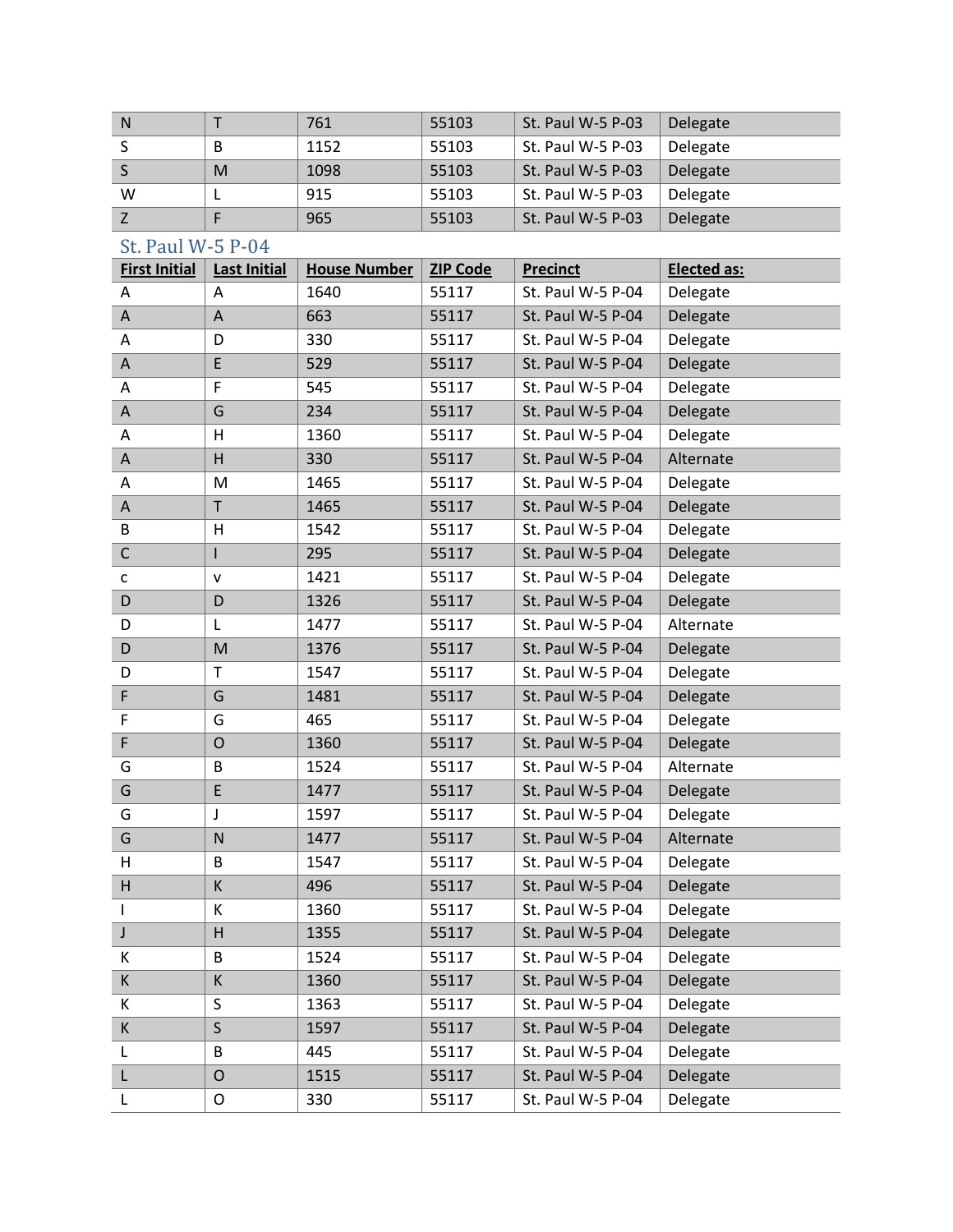| L                    | $\sf S$                 | 901                 | 55103           | St. Paul W-5 P-04 | Delegate           |
|----------------------|-------------------------|---------------------|-----------------|-------------------|--------------------|
| m                    | b                       | 1355                | 55117           | St. Paul W-5 P-04 | Delegate           |
| M                    | G                       | 1597                | 55117           | St. Paul W-5 P-04 | Delegate           |
| M                    | T                       | 295                 | 55117           | St. Paul W-5 P-04 | Delegate           |
| M                    | M                       | 223                 | 55117           | St. Paul W-5 P-04 | Delegate           |
| M                    | T                       | 1238                | 55117           | St. Paul W-5 P-04 | Delegate           |
| N                    | G                       | 1534                | 55117           | St. Paul W-5 P-04 | Delegate           |
| N                    | К                       | 1421                | 55117           | St. Paul W-5 P-04 | Delegate           |
| ${\sf N}$            | W                       | 1610                | 55117           | St. Paul W-5 P-04 | Delegate           |
| R                    | Α                       | 1268                | 55117           | St. Paul W-5 P-04 | Delegate           |
| $\sf R$              | $\overline{\mathsf{H}}$ | 1284                | 55117           | St. Paul W-5 P-04 | Delegate           |
| S                    | Α                       | 1542                | 55117           | St. Paul W-5 P-04 | Delegate           |
| $\mathsf S$          | $\mathsf C$             | 1221                | 55117           | St. Paul W-5 P-04 | Delegate           |
| S                    | C                       | 496                 | 55117           | St. Paul W-5 P-04 | Delegate           |
| $\sf S$              | E                       | 1238                | 55117           | St. Paul W-5 P-04 | Delegate           |
| S                    | S                       | 1542                | 55117           | St. Paul W-5 P-04 | Delegate           |
| $\sf T$              | D                       | 1524                | 55117           | St. Paul W-5 P-04 | Delegate           |
| $\top$               | D                       | 330                 | 55117           | St. Paul W-5 P-04 | Delegate           |
| $\sf V$              | $\mathsf{I}$            | 295                 | 55117           | St. Paul W-5 P-04 | Delegate           |
| W                    | M                       | 1640                | 55117           | St. Paul W-5 P-04 | Delegate           |
|                      |                         |                     |                 |                   |                    |
| St. Paul W-5 P-05    |                         |                     |                 |                   |                    |
| <b>First Initial</b> | <b>Last Initial</b>     | <b>House Number</b> | <b>ZIP Code</b> | <b>Precinct</b>   | <b>Elected as:</b> |
| A                    | $\sf B$                 | 200                 | 55117           | St. Paul W-5 P-05 | Delegate           |
| Α                    | M                       | 135                 | 55117           | St. Paul W-5 P-05 | Alternate          |
| Α                    | $\mathsf{O}$            | 1628                | 55117           | St. Paul W-5 P-05 | Delegate           |
| B                    | D                       | 99                  | 55117           | St. Paul W-5 P-05 | Delegate           |
| B                    | K                       | 127                 | 55117           | St. Paul W-5 P-05 | Delegate           |
| B                    | Τ                       | 1485                | 55117           | St. Paul W-5 P-05 | Delegate           |
| D                    | $\overline{\mathsf{H}}$ | 1581                | 55117           | St. Paul W-5 P-05 | Delegate           |
| D                    | M                       | 1580                | 55117           | St. Paul W-5 P-05 | Alternate          |
| D                    | M                       | 196                 | 55117           | St. Paul W-5 P-05 | Alternate          |
| E                    | С                       | 99                  | 55117           | St. Paul W-5 P-05 | Delegate           |
| F                    | A                       | 200                 | 55117           | St. Paul W-5 P-05 | Delegate           |
| F                    | B                       | 200                 | 55117           | St. Paul W-5 P-05 | Delegate           |
| F                    | К                       | 128                 | 55117           | St. Paul W-5 P-05 | Alternate          |
| G                    | M                       | 1580                | 55117           | St. Paul W-5 P-05 | Delegate           |
| G                    | Χ                       | 116                 | 55117           | St. Paul W-5 P-05 | Delegate           |
| H                    | B                       | 185                 | 55117           | St. Paul W-5 P-05 | Alternate          |
| H                    | D                       | 127                 | 55117           | St. Paul W-5 P-05 | Delegate           |
| H                    | L                       | 99                  | 55117           | St. Paul W-5 P-05 | Delegate           |
| $\mathsf{L}$         | G                       | 99                  | 55117           | St. Paul W-5 P-05 | Delegate           |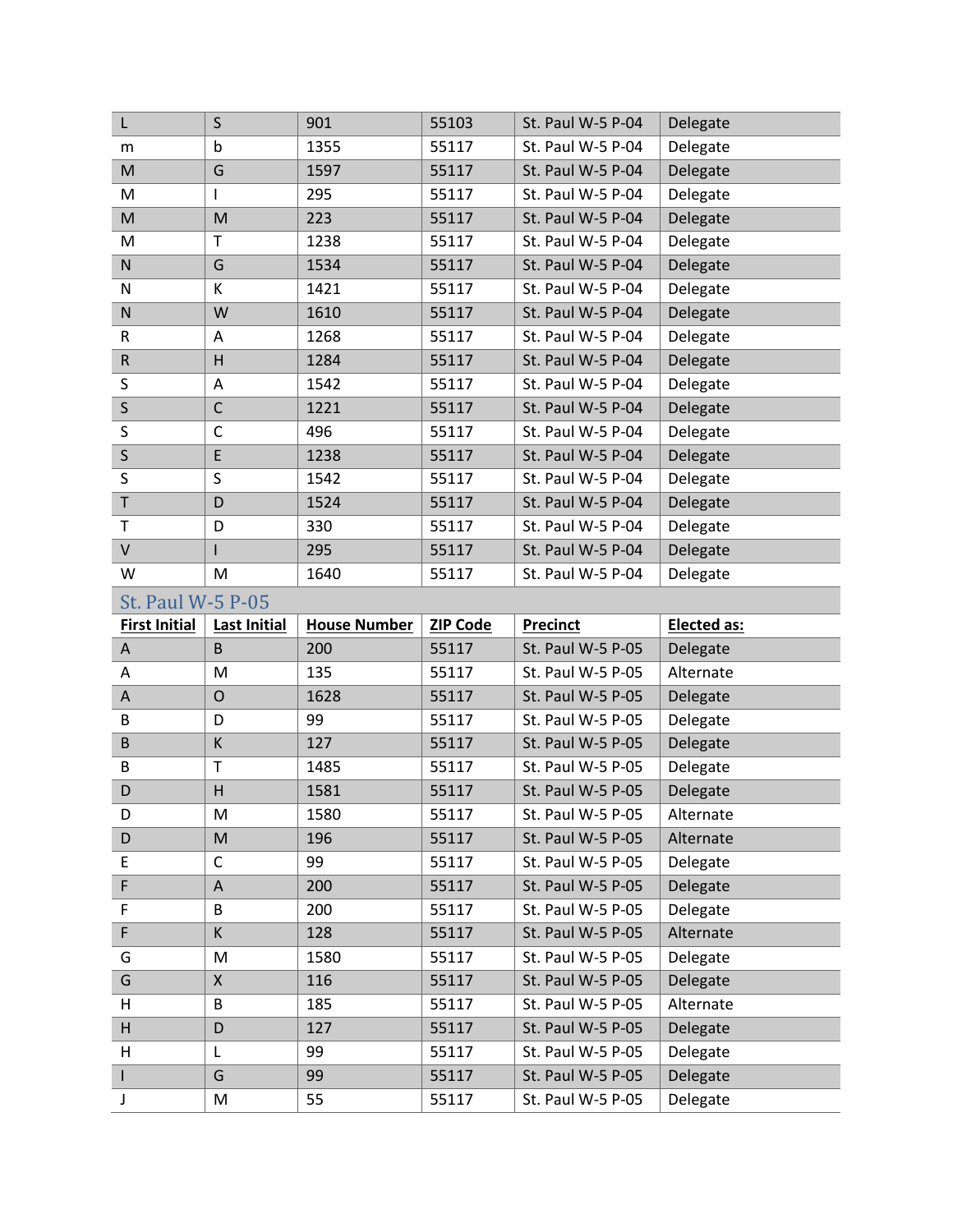| K           | K            | 128  | 55117 | St. Paul W-5 P-05 | Alternate |
|-------------|--------------|------|-------|-------------------|-----------|
| К           | М            | 1612 | 55117 | St. Paul W-5 P-05 | Alternate |
| К           | $\mathsf S$  | 175  | 55117 | St. Paul W-5 P-05 | Delegate  |
| L           | L            | 1580 | 55117 | St. Paul W-5 P-05 | Delegate  |
| M           | M            | 128  | 55117 | St. Paul W-5 P-05 | Delegate  |
| O           | н            | 127  | 55117 | St. Paul W-5 P-05 | Alternate |
| $\sf S$     | A            | 99   | 55117 | St. Paul W-5 P-05 | Delegate  |
| S           | M            | 1636 | 55117 | St. Paul W-5 P-05 | Alternate |
| $\mathsf S$ | O            | 1580 | 55117 | St. Paul W-5 P-05 | Delegate  |
| S           | S            | 1504 | 55117 | St. Paul W-5 P-05 | Delegate  |
| $\mathsf T$ | F            | 99   | 55117 | St. Paul W-5 P-05 | Delegate  |
| т           | K            | 1040 | 55117 | St. Paul W-5 P-05 | Delegate  |
| $\mathsf T$ | L            | 1561 | 55117 | St. Paul W-5 P-05 | Alternate |
| T           | O            | 1505 | 55117 | St. Paul W-5 P-05 | Delegate  |
| Y           | G            | 1541 | 55117 | St. Paul W-5 P-05 | Alternate |
| Y           | M            | 99   | 55117 | St. Paul W-5 P-05 | Alternate |
| Z           | $\mathsf{O}$ | 1612 | 55117 | St. Paul W-5 P-05 | Delegate  |

| <b>First Initial</b> | <b>Last Initial</b> | <b>House Number</b> | <b>ZIP Code</b> | <b>Precinct</b>   | <b>Elected as:</b> |
|----------------------|---------------------|---------------------|-----------------|-------------------|--------------------|
| Adnan                | A                   | 1365                | 55130           | St. Paul W-5 P-08 | Delegate           |
| Ashref               | $\overline{A}$      | 1365                | 55130           | St. Paul W-5 P-08 | Delegate           |
| Α                    | A                   | 379                 | 55130           | St. Paul W-5 P-08 | Delegate           |
| A                    | A                   | 380                 | 55130           | St. Paul W-5 P-08 | Delegate           |
| Α                    | Dahir               | ?                   | 55130           | St. Paul W-5 P-08 | Alternate          |
| amano                | e                   | 1320                | 55130           | St. Paul W-5 P-08 | Alternate          |
| Abdulkadir           | E                   | 1320                | 55130           | St. Paul W-5 P-08 | Delegate           |
| A                    | H                   | 1317                | 55130           | St. Paul W-5 P-08 | Delegate           |
| A                    | M                   | 317                 | 55130           | St. Paul W-5 P-08 | Alternate          |
| Aman                 | M                   | 380                 | 55130           | St. Paul W-5 P-08 | Alternate          |
| Amin                 | M                   | 380                 | 55130           | St. Paul W-5 P-08 | Alternate          |
| a                    | T                   | 380                 | 55130           | St. Paul W-5 P-08 | Alternate          |
| B                    | M                   | 488                 | 55117           | St. Paul W-5 P-08 | Delegate           |
| $\sf B$              | W                   | 1366                | 55130           | St. Paul W-5 P-08 | Delegate           |
| C                    | M                   | 1603                | 55130           | St. Paul W-5 P-08 | Delegate           |
| $\mathsf C$          | $\mathsf{S}$        | 440                 | 55130           | St. Paul W-5 P-08 | Delegate           |
| E                    | $\mathsf{C}$        | 1457                | 55130           | St. Paul W-5 P-08 | Alternate          |
| $\mathsf E$          | M                   | 515                 | 55130           | St. Paul W-5 P-08 | Alternate          |
| F                    | Α                   | 380                 | 55130           | St. Paul W-5 P-08 | Delegate           |
| G                    | A                   | 1317                | 55130           | St. Paul W-5 P-08 | Delegate           |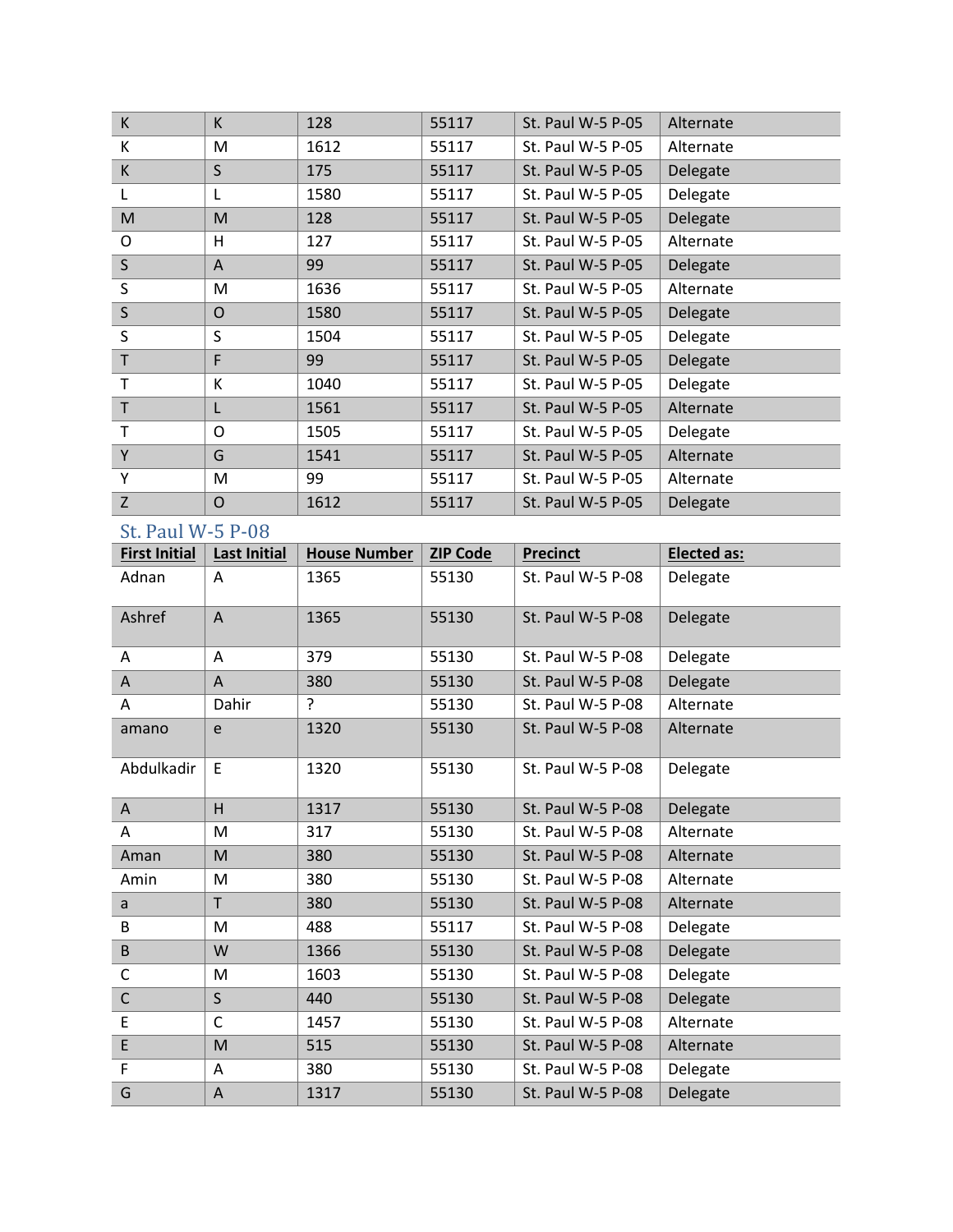| G            | T              | 1374 | 55130 | St. Paul W-5 P-08 | Alternate |
|--------------|----------------|------|-------|-------------------|-----------|
| H            | К              | 1487 | 55130 | St. Paul W-5 P-08 | Delegate  |
| H            | N              | 379  | Paul  | St. Paul W-5 P-08 | Alternate |
| H            | $\mathsf S$    | 1346 | 55130 | St. Paul W-5 P-08 | Alternate |
| Hayad        | S              | 380  | 55130 | St. Paul W-5 P-08 | Delegate  |
| Hayat        | S              | 380  | 55130 | St. Paul W-5 P-08 | Alternate |
| J            | J              | 488  | 55117 | St. Paul W-5 P-08 | Alternate |
| J            | P              | 1222 | 55130 | St. Paul W-5 P-08 | Alternate |
| J            | Χ              | 363  | 55130 | St. Paul W-5 P-08 | Delegate  |
| К            | A              | 380  | 55130 | St. Paul W-5 P-08 | Delegate  |
| K            | B              | 1366 | Paul  | St. Paul W-5 P-08 | Delegate  |
| K            | $\mathsf{C}$   | 380  | 55130 | St. Paul W-5 P-08 | Delegate  |
| K            | G              | 1317 | 55130 | St. Paul W-5 P-08 | Alternate |
| L            | A              | 380  | 55130 | St. Paul W-5 P-08 | Delegate  |
| M            | A              | 1317 | 55130 | St. Paul W-5 P-08 | Delegate  |
| M            | $\sf B$        | 1317 | 55130 | St. Paul W-5 P-08 | Delegate  |
| M            | C              | 380  | 55130 | St. Paul W-5 P-08 | Delegate  |
| M            | F              | 1487 | 55130 | St. Paul W-5 P-08 | Delegate  |
| M            | К              | 436  | 55130 | St. Paul W-5 P-08 | Alternate |
| ${\sf M}$    | M              | 1374 | 55130 | St. Paul W-5 P-08 | Alternate |
| м            | M              | 1607 | 55130 | St. Paul W-5 P-08 | Alternate |
| Muktar       | M              | 380  | 55130 | St. Paul W-5 P-08 | Delegate  |
| Mulstar H    | M              | 380  | 55130 | St. Paul W-5 P-08 | Delegate  |
| M            | $\overline{O}$ | 1326 | 55130 | St. Paul W-5 P-08 | Alternate |
| M            | V              | 363  | 55130 | St. Paul W-5 P-08 | Alternate |
| ${\sf N}$    | B              | 1366 | 55130 | St. Paul W-5 P-08 | Delegate  |
| S            | A              | 1613 | 55130 | St. Paul W-5 P-08 | Delegate  |
| $\mathsf{S}$ | $\mathsf{C}$   | 380  | 55130 | St. Paul W-5 P-08 | Delegate  |
| S            | M              | 1237 | 55130 | St. Paul W-5 P-08 | Delegate  |
| Υ            | A              | 1317 | 55130 | St. Paul W-5 P-08 | Delegate  |
| Z            | G              | 380  | 55130 | St. Paul W-5 P-08 | Delegate  |
| Z            | X              | 363  | 55130 | St. Paul W-5 P-08 | Alternate |

| <b>First Initial</b> | <b>Last Initial</b> | <b>House Number</b> | <b>ZIP Code</b> | <b>Precinct</b>   | <b>Elected as:</b> |
|----------------------|---------------------|---------------------|-----------------|-------------------|--------------------|
| A                    | A                   | 906                 | 55130           | St. Paul W-5 P-09 | Alternate          |
| $\overline{A}$       |                     | 395                 | 55130           | St. Paul W-5 P-09 | Delegate           |
| A                    |                     | 455                 | 55130           | St. Paul W-5 P-09 | Delegate           |
| A                    | $\mathsf{T}$        | 1189                | 55130           | St. Paul W-5 P-09 | Delegate           |
| A                    | W                   | 1075                | 55130           | St. Paul W-5 P-09 | Alternate          |
| B                    | B                   | 1189                | 55130           | St. Paul W-5 P-09 | Delegate           |
| B                    | D                   | 939                 | 55130           | St. Paul W-5 P-09 | Delegate           |
| B                    | W                   | 1041                | 55130           | St. Paul W-5 P-09 | Delegate           |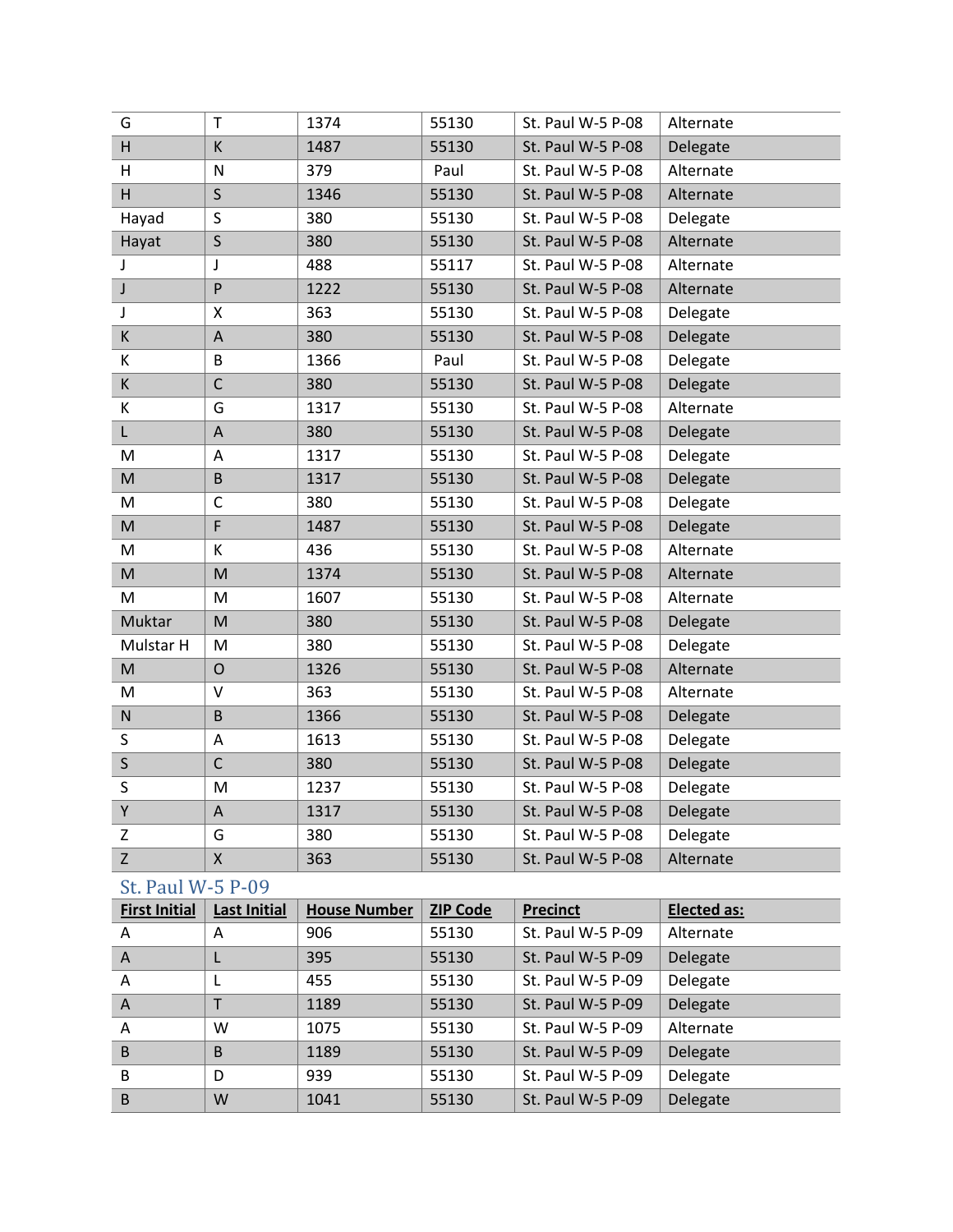| C                        | К                   | 1384                | 55108           | St. Paul W-5 P-09 | Delegate    |
|--------------------------|---------------------|---------------------|-----------------|-------------------|-------------|
| $\overline{\mathsf{C}}$  | P                   | 547                 | 55130           | St. Paul W-5 P-09 | Delegate    |
| $\mathsf C$              | $\vee$              | 2499                | 55113           | St. Paul W-5 P-09 | Delegate    |
| D                        | L                   | 1198                | 55130           | St. Paul W-5 P-09 | Delegate    |
| F                        | D                   | 1189                | 55130           | St. Paul W-5 P-09 | Alternate   |
| F                        | G                   | 868                 | 55130           | St. Paul W-5 P-09 | Delegate    |
| F                        | ${\sf R}$           | 508                 | 55130           | St. Paul W-5 P-09 | Delegate    |
| J                        | $\sf T$             | 1061                | 55130           | St. Paul W-5 P-09 | Delegate    |
| L                        | J                   | 380                 | 55130           | St. Paul W-5 P-09 | Alternate   |
| M                        | D                   | 423                 | 55130           | St. Paul W-5 P-09 | Delegate    |
| M                        | L                   | 509                 | 55130           | St. Paul W-5 P-09 | Delegate    |
| M                        | Υ                   | 437                 | 55130           | St. Paul W-5 P-09 | Delegate    |
| R                        | $\mathsf R$         | 386                 | 55130           | St. Paul W-5 P-09 | Delegate    |
| ${\sf R}$                | $\sf T$             | 1061                | 55130           | St. Paul W-5 P-09 | Delegate    |
| S                        | L                   | 308                 | 55130           | St. Paul W-5 P-09 | Delegate    |
| $\sf T$                  | К                   | 868                 | 55130           | St. Paul W-5 P-09 | Delegate    |
| T                        | N                   | 437                 | 55130           | St. Paul W-5 P-09 | Alternate   |
| Υ                        | $\mathsf C$         | 930                 | 55130           | St. Paul W-5 P-09 | Delegate    |
| Υ                        | S                   | 1189                | 55130           | St. Paul W-5 P-09 | Delegate    |
| <b>St. Paul W-6 P-01</b> |                     |                     |                 |                   |             |
| <b>First Initial</b>     | <b>Last Initial</b> | <b>House Number</b> | <b>ZIP Code</b> | <b>Precinct</b>   | Elected as: |
| A                        | H                   | 672                 | 55106           | St. Paul W-6 P-01 | Delegate    |
| Α                        | Н                   | 756                 | 55106           | St. Paul W-6 P-01 | Delegate    |
|                          |                     | 707                 | 55106           | St. Paul W-6 P-01 |             |
| Α                        | $\sf V$             |                     |                 |                   | Delegate    |
| J                        | M                   | 815                 | 55106           | St. Paul W-6 P-01 | Delegate    |
| J                        | $\sf S$             | 762                 | 55106           | St. Paul W-6 P-01 | Delegate    |
| J                        | V                   | 707                 | 55106           | St. Paul W-6 P-01 | Delegate    |
| К                        | G                   | 755                 | 55106           | St. Paul W-6 P-01 | Delegate    |
| К                        | S                   | 695                 | 55106           | St. Paul W-6 P-01 | Delegate    |
| ${\sf M}$                | M                   | 671                 | 55106           | St. Paul W-6 P-01 | Delegate    |
| M                        | S                   | 762                 | 55106           | St. Paul W-6 P-01 | Delegate    |
| R                        | F                   | 735                 | 55106           | St. Paul W-6 P-01 | Delegate    |
| R                        | N                   | 724                 | 55106           | St. Paul W-6 P-01 | Delegate    |
| $\sf R$                  | $\mathsf{O}$        | 678                 | 55106           | St. Paul W-6 P-01 | Delegate    |
| S                        | B                   | 757                 | 55106           | St. Paul W-6 P-01 | Delegate    |
| $\mathsf{S}$             | $\mathsf S$         | 901                 | 55103           | St. Paul W-6 P-01 | Delegate    |
| S                        | V                   | 707                 | 55106           | St. Paul W-6 P-01 | Delegate    |
| T                        | $\mathsf{C}$        | 748                 | 55106           | St. Paul W-6 P-01 | Delegate    |
| Τ                        | Τ                   | 671                 | 55106           | St. Paul W-6 P-01 | Delegate    |
| $\sf V$                  | U                   | 753                 | 55130           | St. Paul W-6 P-01 | Delegate    |
| Υ<br>Υ                   | M                   | 691                 | 55106           | St. Paul W-6 P-01 | Delegate    |